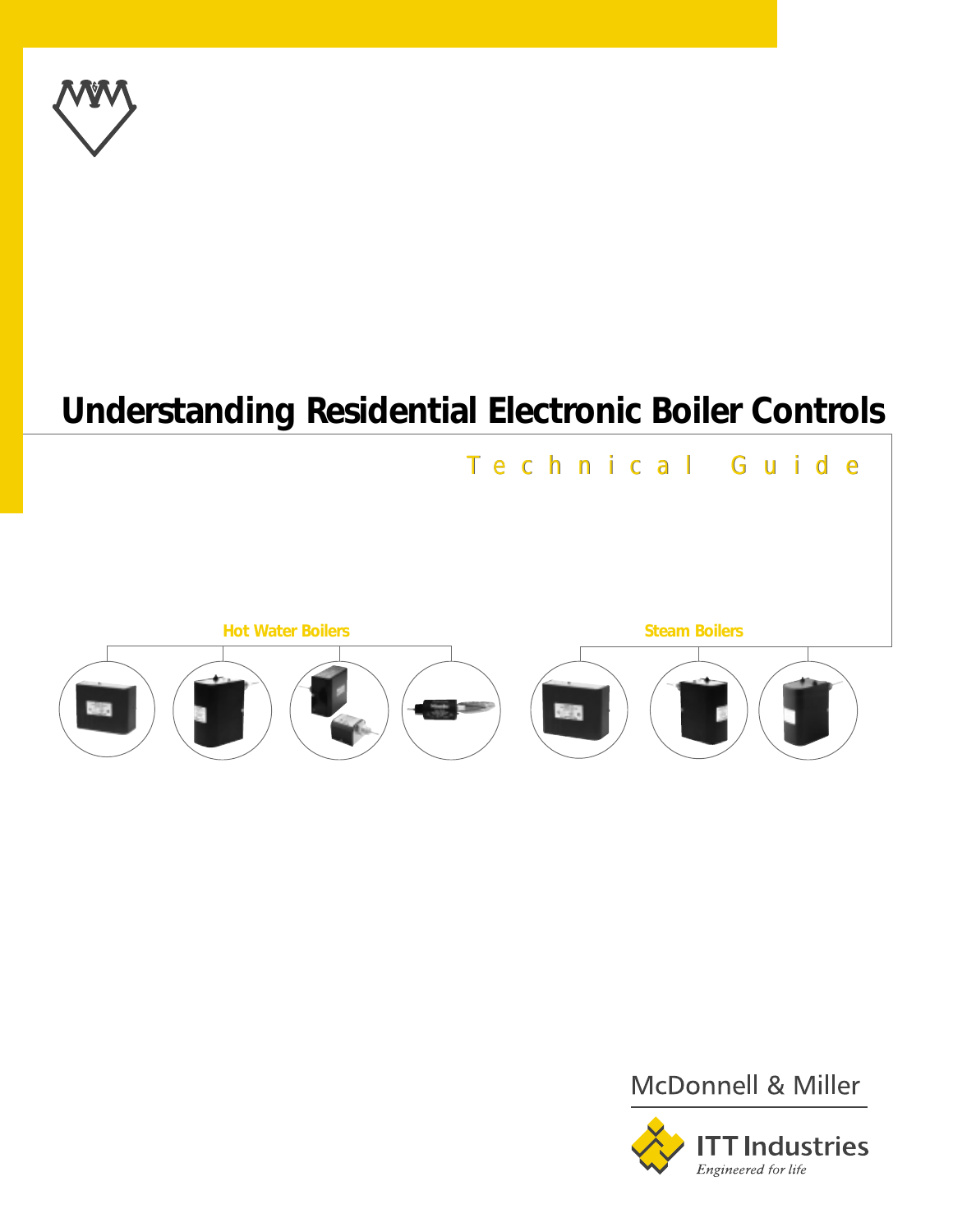# **Get Control**

McDonnell & Miller wants to help you Get Control. Control over the issues that affect the safe installation and maintenance of residential boilers… and to give you a better understanding of the features now available on today's boiler controls.

Experts agree… ALL boilers need low-water cutoff protection.



BOCA, the Southern Building Code Congress International and the Uniform Building Code recognize the importance of low-water cutoffs as safety features. These organizations assisted in drafting the IMC, a uniform code to require installation of low-water cutoffs on hot water boilers. More states are now requiring them, such as New Jersey, Connecticut and Rhode Island. Manufacturers also recommend using a low-water cutoff with hot water boilers particularly in applications located above radiation, such as perimeter heat, snow melt, slab on grade, and with indirect water heaters.

# **Index**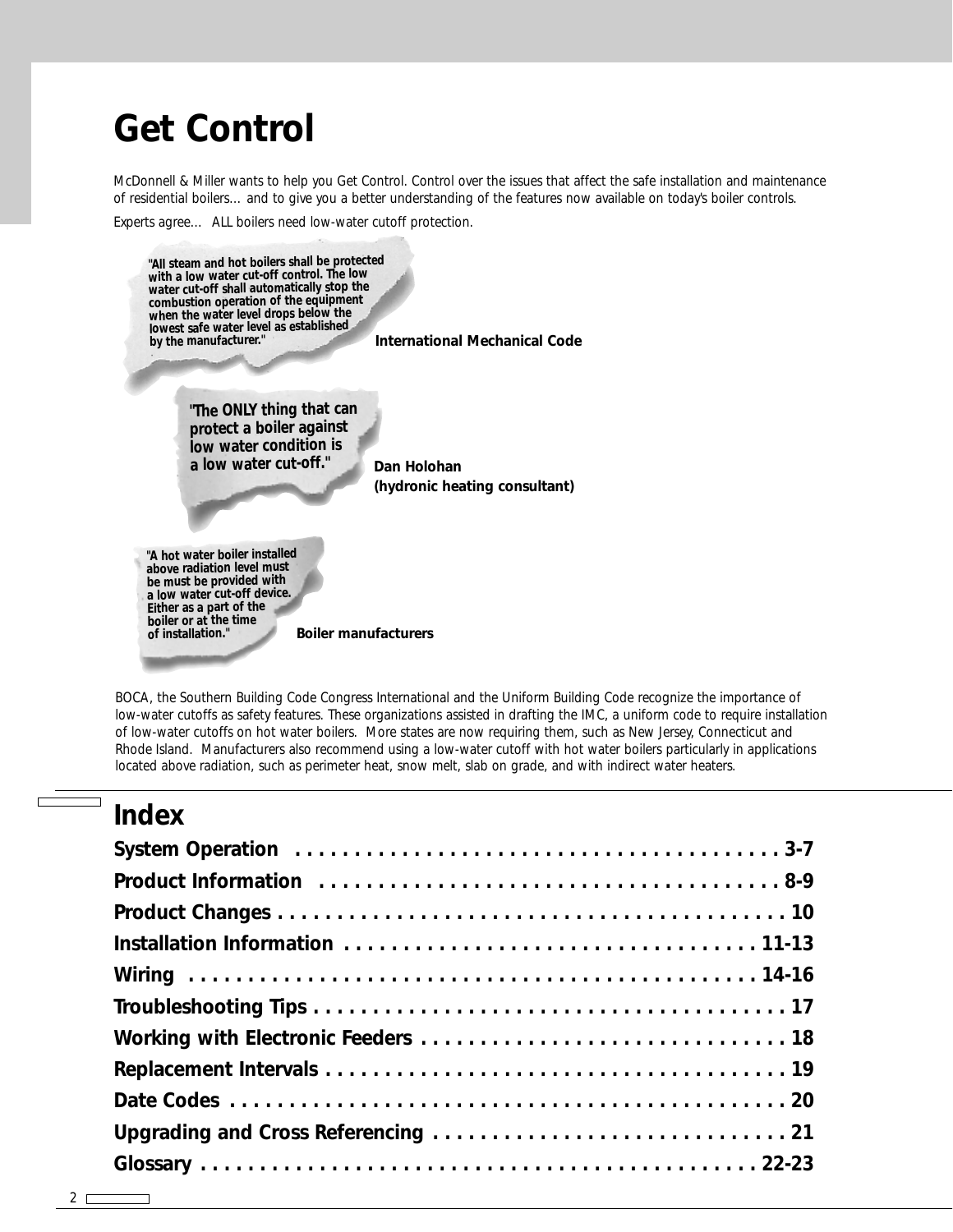#### **Steam Boilers**

They've been with us for over two hundred years, and most of the time, they're so reliable most folks don't give them much thought. They sit in buildings all over the world, transferring heat from fuel to water, allowing us to warm our buildings or complete our processes.

Steam boilers are simple, efficient and reliable. No machine does a better job of moving BTUs from one place to another. We've used them for space heating since before the United States Civil War in 1861.

Even before the Civil War, we used steam boilers for industrial processes. Today we use them to run factories, press clothes, wash dishes, pasteurize milk, sterilize medical equipment, and to heat entire cities! Their capabilities seem endless.

But despite its simplicity, any steam boiler can run into trouble if its control system doesn't act properly. If the energy you put into the boiler exceeds what the boiler can absorb, the boiler can rupture. So you must always be on guard.

A simple safety relief valve of the right capacity and relief-pressure setting protects the boiler from over pressure. But over pressure isn't the only thing that can threaten a steam boiler. There are also the dangers of dry firing.

Should the internal water level drop too low, the boiler can burn out. So here too, you must always be on guard. You see, a steam boiler needs its water to move the heat away from its metal surfaces. Without the right internal level of water, heat quickly accumulates. Too much heat creates a very dangerous operating condition.

Boiler manufacturers have always set up minimum safe water level requirements for their equipment. Our controls help enforce those requirements in two ways:

- By maintaining a minimum safe water level in the boiler.
- By signaling the burner to stop should the water level drop below that point.

In this brief Systems Guide we will explain how we do these two very important jobs.



#### **What's a "Normal" Water Level?**

The proper steam boiler water level varies from manufacturer to manufacturer, but generally, we can say that it's "normal" to start by manually filling the boiler to the two-thirds-full point on the gauge glass. As the boiler operates, the water will quickly turn to steam and head out toward the system.



Steaming takes place at a constant rate of about one-half gpm per 240,000 BTU/HR (D.O.E. Heating Capacity Rating). This is a law of physics so it doesn't vary from manufacturer to manufacturer. If you're working with a boiler with a rating of, say, 1,000,000 BTU/HR, you can be assured the water is turning to steam and leaving that boiler at the rate of about two gpm. And it's leaving at speeds measured in miles per hour (sometimes exceeding 60 mph!). So it's very important for your near-boiler piping to be correct. If it's not, the fast moving steam will pull water out of the boiler and create problems for you in the system and the boiler.

As the water (in the form of steam) heads out toward the system, the water level in the boiler will, of course, drop. How far it drops, depends a lot on the size and condition of your piping system. You see, ideally, the water should begin to return to the boiler before the boiler's internal water line drops to a critical point. That's the point at which the low water cut-off will cut power to the burner, or an automatic water feeder will open.

Because the water is in the system piping and radiating during operation, the "normal" water level becomes a point that's somewhere in the lower-third of the gauge glass.

Remember, you're working with a range of operation here, not a fixed point. If the water were to stay at the top of the gauge glass all the while the burner was firing, you probably wouldn't be making steam! So don't get too caught up with the word "normal" because the only thing that's normal is that the water level will rise and fall.

Boiler manufacturers, as we said before, do establish a minimum safe water level for their boilers, however. That point is usually just out of sight of the bottom of the gauge glass. Should the water level drop to this point, the boiler may be in danger of overheating. We have to find a way to protect the boiler from itself.

All leading authorities and insurance companies recognize this need. The ASME Code for Low Pressure Heating Boilers, for instance, specifies, "Each automatically fired steam or vapor steam boiler shall be equipped with an automatic low water fuel cut-off." The device the code refers to is what most people in the field commonly call a "low water cut-off." Its job is to stop the burner and protect the boiler.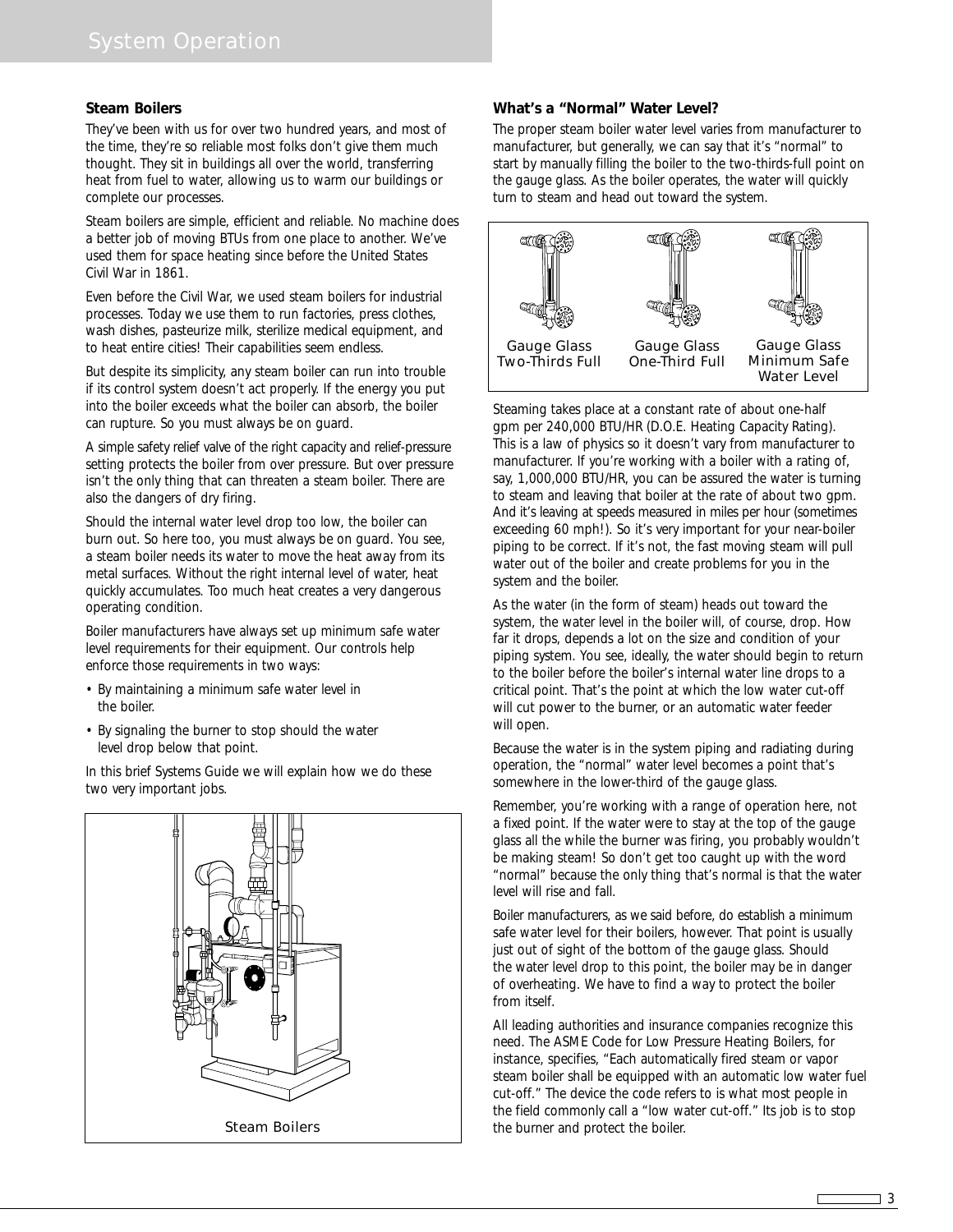#### **What Causes a Low Water Condition?**

Because it's an open system, some evaporative water loss is normal for a steam system. How much depends on the size and condition of the system. If you're losing too much water, however, it's time to begin troubleshooting. There are many places to look.

Here are a few good places to start:

- The air vents are dirty, not seating properly, and passing steam to the atmosphere.
- Someone left the boiler blowdown valve partially open.
- Someone, for whatever reason, has been drawing hot water from the boiler.
- The relief valve has discharged.
- The condensate pump isn't working as it should.
	- The float may have come loose.
	- The condensate may be too hot to pump. (Check those steam traps!)
- Improper near-boiler piping may be throwing water up into the system, or causing the waterline to tilt during operation.
- The wet returns may be leaking. (Always suspect any buried pipe).
- A check valve may be stuck closed or partially closed.
- The boiler may be foaming and priming.
	- Check the pH of the water. It should be between 7 and 9.
	- Check the condition of the water. Dirty water will prime and foam.
	- Check the burner's firing rate. Over-firing can cause priming.
- The pipes may not be properly pitched.
- The automatic feeder may not be working properly.
	- Its chamber may be filled with sediment.
	- Its feed line may be clogged.
- All of the condensate may not be returning from the system (a common problem with process applications).
- The boiler metal may be corroded and leaking at the water line.
	- Flood the boiler to its header to check for leaks.

Good troubleshooters take the time to look over the entire system before deciding what's wrong. Take the time to do it right, and you'll be the person with the answers.

#### **Watching the Water Level**

The best way to prevent overheating damage to a boiler is to stop the burner if the water level falls too low. This is the low water cut-off's job. There are several types of low water cut-offs you can use. Let's look at them.

#### **Float Operated Low Water Cut-Offs**

Float operated low water cut-offs have been around since the 1920s and have earned a reputation worldwide for reliability. Usually, you'll mount this type of low water cut-off directly in the boiler's gauge glass tappings. We make "quick hook-up" fittings for these units to simplify installation.

The water level in the low water cut-off's chamber will mimic the water level in the boiler. As the water level drops in the boiler during steaming, the level in the chamber, and the cut-off's float drops with it. Should the float drop to the boiler's critical low water cut-off point, the float will trip an electrical switch that's wired in series with the burner. The burner instantly stops firing. It will stay off until the water level rises to a safe operating point.

This happens when the condensate returns from the system or when an automatic water feeder or a boiler attendant adds water to the boiler. When the level reaches a safe position, the low water cut-off will make its electrical connection and the burner will restart.

When a steam system is well balanced, the low water cut-off's job is to stand by and wait. The situation we just described suggests that there's something out of balance in that system. We'll look at this again in a few minutes.



Series 67 Float Type Low Water Cut-Off

4  $\Box$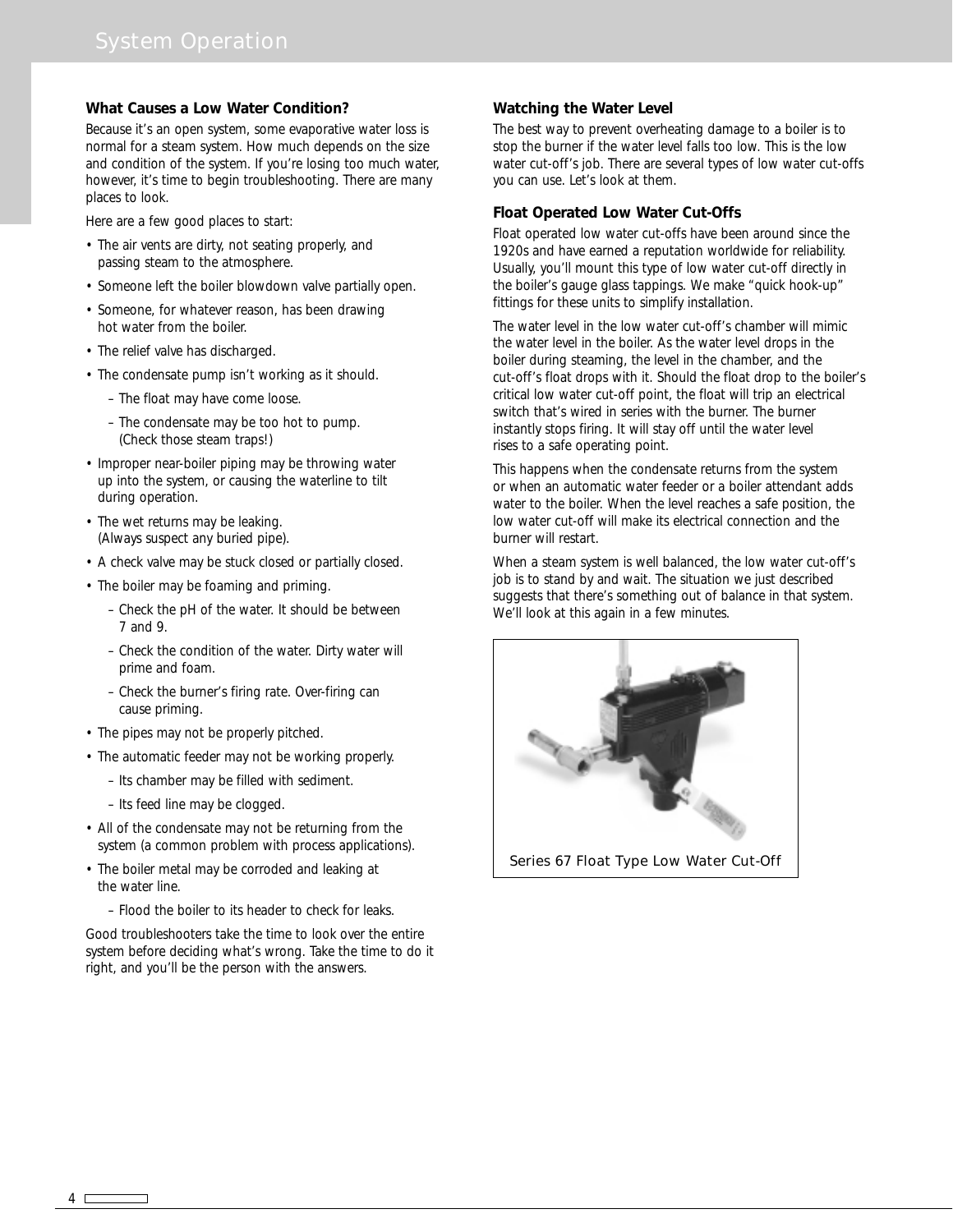#### **Probe and Float Type Built-In Low Water Cut-Offs**

There are some jacketed boilers that don't easily accept quick hook-up fittings. These boilers will often have a tapping for a built-in low water cut-off. These built-in units do the same thing as the external units we just looked at, but instead of being in a chamber, the "built-ins" are right inside the boiler where they can sense the water level directly.

We make two types of built-in low water cut-offs:

**Probes –** The boiler manufacturer will specify the point where they'd like to have this type of low water cut-off inserted. It will usually sit just below the water line, at a point above the boiler's crown. A probe uses the boiler's water to complete an electrical



circuit past an insulator (the center portion of the probe) back to a ground (the threaded portion of the probe). As long as water covers the probe an electronic "go" signal will travel to the burner. When water drops off the probe for a continuous ten seconds, an electronic "stop" signal goes to the burner, shutting it down and protecting the boiler from a low water condition.

At ITT McDonnell & Miller, we manufacture several different types of probe low water cut-offs to meet any of your job applications.

One of those applications might involve the boiler's water level. The water capacity of today's boilers is considerably less than that of boilers from decades ago. Along with this, the water level operating range of today's boilers is smaller. Further, the amplitude of surging water levels is increasing. As a result, the low water cut-off must be "smart" enough to recognize these variations and react appropriately. We have done this by incorporating delay features in the probe's operating logic. These include a delay on break feature (DOB) which keeps the burner lit for 10 seconds after water leaves the probe. This minimizes the effects of a surging water line. Another addition – the delay on make feature (DOM) – allows an additional feed time of 15 seconds once water comes in contact with the probe. This minimizes rapid burner and feeder cycling by slightly elevating the water level so that water lost to steaming will return (in the form of condensate) before the water level drops below the probe.

**Float Type –** In operation, these are similar to the external, float operated low water cut-offs we looked at before. The difference is that instead of sensing a duplicated water level outside the boiler, these units sense the level directly inside the boiler.

We make them for you in five mounting-barrel sizes (Series 69) to accommodate different boiler insulation thicknesses. When you select a built-in, float type control make sure it fits as far as possible into the boiler, without the float shield coming contact with the boiler.

When a low water cut-off stops a burner, it also stops the entire heating system. Nothing will happen until the water in the boiler returns to a safe operating level.

While this is very good for the boiler, it may not be the best thing for the system. If the heat in the building is off for too long a time, water pipes may begin to freeze.

This is where automatic water feeders come in. An automatic feeder will maintain a safe minimum water level in the boiler and keep it operating, even if the system is leaking. It keeps the system operating automatically until you can make the repairs.

#### **Combination Low Water Cut-Offs and Automatic Water Feeders**

Two of our most popular and versatile feeders are the Uni-Match® and the 101A. These are ideal for use in residential or small commercial applications. They are versatile in that they are compact and they are easily installed to operate with either a probe type OR a float type low water cut-off. These feeders are always ready to add water when given the signal from the low water cut-off. The benefits they offer are the convenience of not having to manually add water – and most importantly – they will protect the boiler from a dry fire condition by maintaining a safe minimum water level in the boiler should a system leak occur.



A mechanical feeder can also protect a boiler should a fuel-regulating device malfunction, causing the burner to lock in and stay there. Or suppose someone jumps-out a control, putting the burner on continuous operation. A mechanical automatic water feeder will continue to feed the boiler whenever the level drops to the "feed" point.

Under normal circumstances, the electrical low water cut-off (the second part of the feeder/cut-off combination) is always standing by, ready to shut off the burner should something go wrong with the automatic feeder.

An automatic water feeder doesn't feed at the two-thirds full point on the gauge glass. You set this by hand when you first start the system. As we said before, the "normal" level will range up and down as the system operates. An automatic feeder will maintain a safe minimum water line only. By doing this, it will lessen the possibility of human error.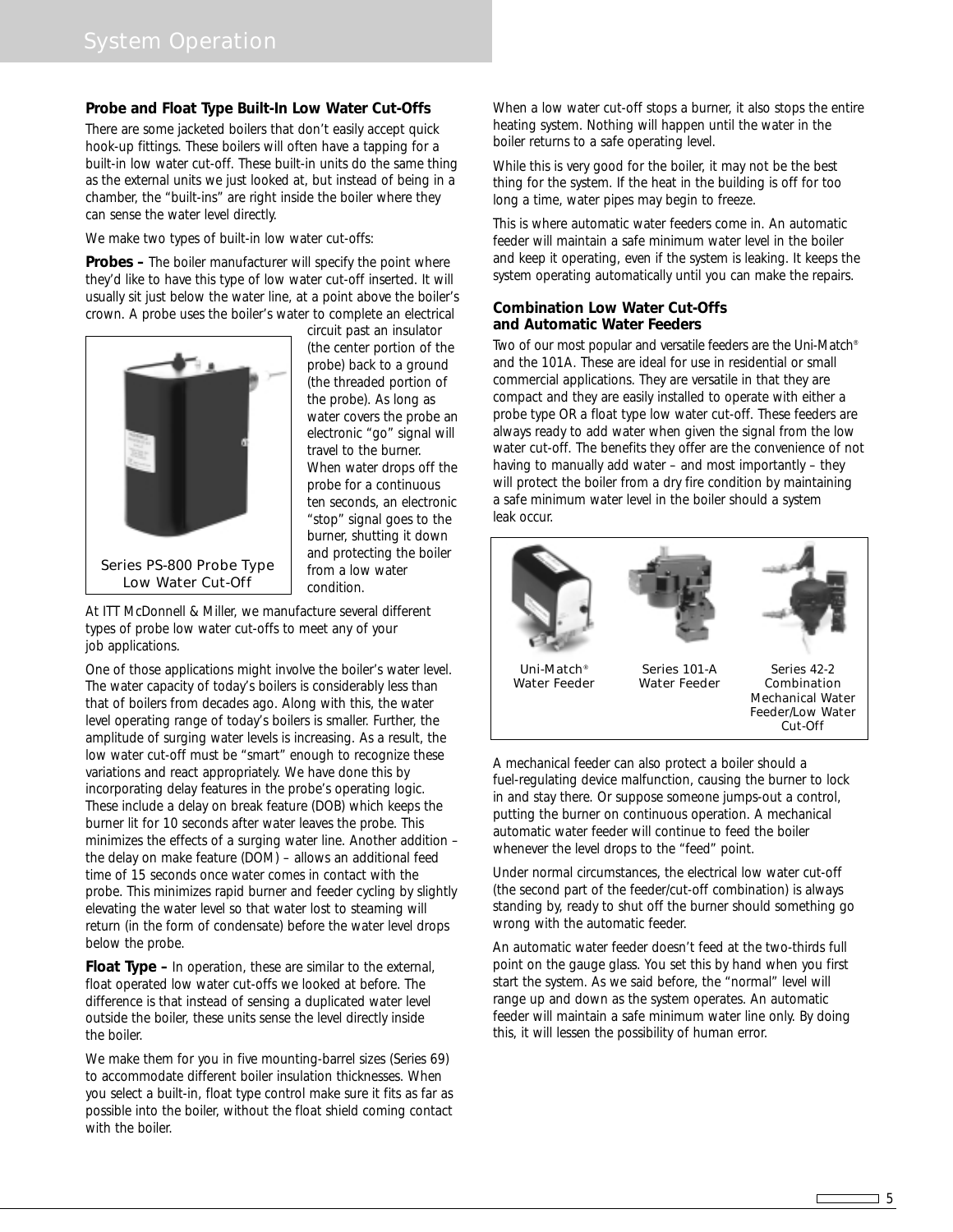Consider this. A boiler attendant might put too much water in a steam boiler. He doesn't have an automatic feeder and he's tired of checking the water level every day so he fills the boiler to the two-thirds full point while it's operating. When the condensate returns, the boiler floods. By adding water the attendant has limited the boiler's steam-making space. Without enough room to break free of the water, the steam will now carry water up into the system piping. This leads to higher fuel bills, uneven heating, water hammer, scale formation in the boiler and burner short-cycling. Suddenly, problems plague this system, and no one is sure why.

Automatic water feeders help you avoid these problems. They watch that water level, maintaining a safe minimum. They allow the boiler water line to rise and fall naturally through its normal operating range.

#### **How a Feeder/Cut-Off Combination Works**

**During Normal Operation –** This is how a McDonnell & Miller feeder/cut-off combination looks on a steam boiler. Notice how we have it installed well below the boiler's "normal" start-up operating range (that's about two-thirds up the gauge glass). We don't want it to feed while the water is out in the system as steam. Remember, the automatic water feeder is there to maintain a safe minimum water line, not a "normal," start-up water line.

As you now see it in the drawing, the feeder is closed and the burner is firing. The boiler is working, sending steam out to the building, and both the automatic water feeder and low water cut-off are standing by.

**The Feeder Opens –** If the boiler's water line drops to the feeder/cut-off combination's feeder-operating point (which is very near the bottom of the gauge glass), the feed valve will open mechanically and add water to the boiler. How much water will enter the boiler depends on several things, but there will always be enough to keep the boiler operating at a safe minimum water level. Once it has added the right amount of water, the feeder closes.

While this is happening, the burner continues to run because the feeder keeps the boiler from dropping to its low water cut-off point.

**The Low Water Cut-Off Stops the Burner –** But suppose something happens and the automatic water feeder can't keep up with the rate at which the boiler is losing water. Suppose, for instance, that a pipe breaks or someone opens a boiler drain, causing the boiler to suddenly lose water. Should this happen, the water level will drop to a preset point, and the automatic feeder/cut-off combination will instantly cut power to the burner, shutting it down and protecting the boiler from a dry-firing condition. Though the burner is off, the automatic feeder will continue to add water to the boiler in an attempt to restore a safe minimum water level.

As you can see, a combination mechanical water feeder and electrical low water cut-off provides you with boiler protection even if the power fails or something goes wrong in the burner circuitry.



Feeder Open & Burn On

Return Main

3um On



6 Г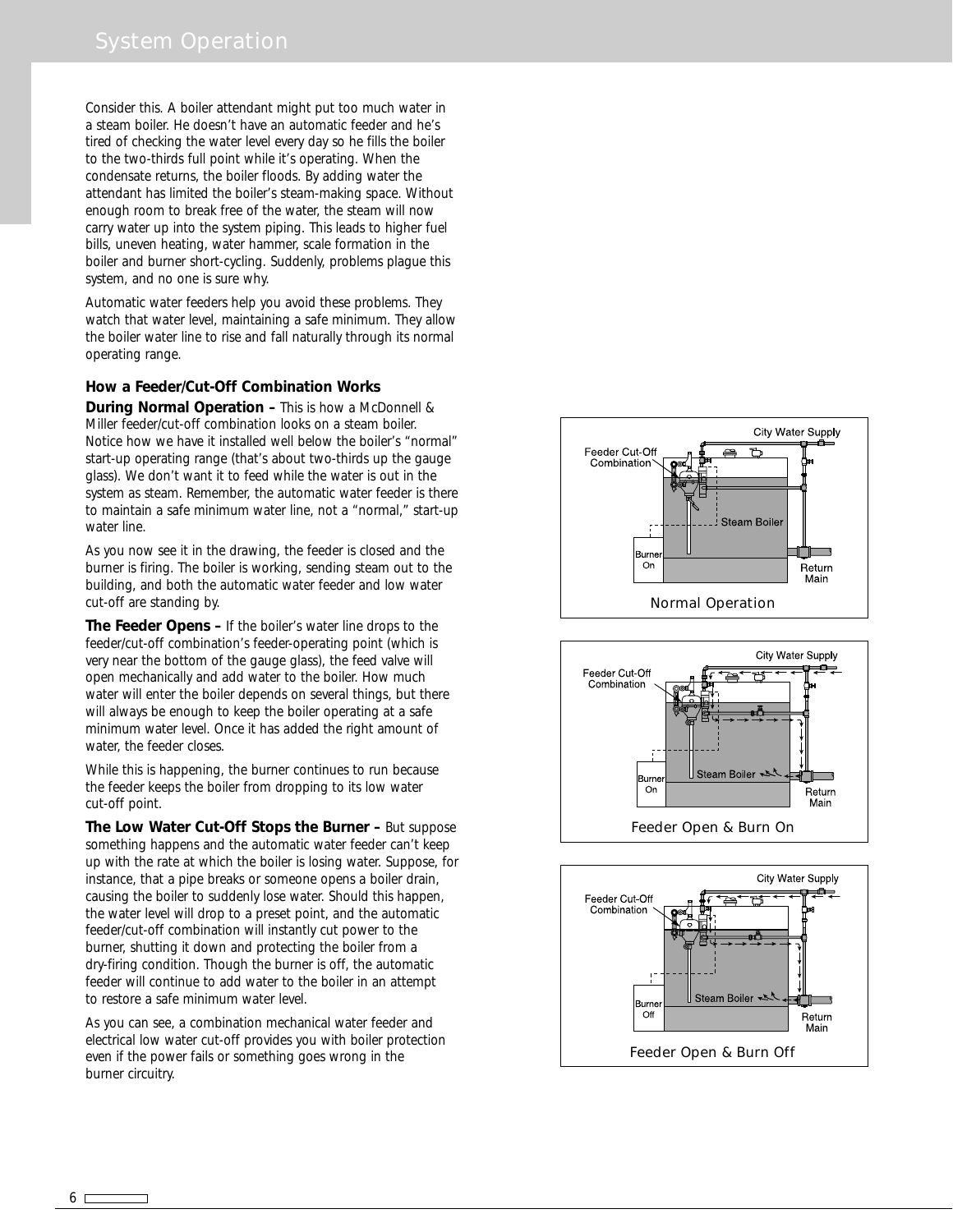#### **Hot Water Boilers**

Low water protection isn't just for steam boilers. Hot water boilers face the same perils of overheating damage if the water line drops too low. Many people don't think of this as often as they should because hot water boilers serve "closed" systems. They have pressure reducing valves that are supposed to feed water automatically should a leak develop.

The truth, however, is that a pressure reducing valve is no substitute for a low water cut-off. Pressure reducing, or "feed" valves, often clog with sediment and wind up not feeding at all. A buried pipe can corrode and spring a leak that flows faster than a "feed" valve can satisfy. Relief valves can pop and, while dumping water at a great rate, actually prevent the feed valve from operating.

Let's take a closer look at how we can protect these boilers.

#### **Hot Water Systems**

As we said, the things that affect steam boilers also affect hot water boilers. If you run them with too much water the relief valve will open. If you run them with too little water they'll overheat and suffer damage.

A low water cut-off is the only sure way of protecting a hot water boiler from sudden loss of water. The ASME boiler code recognizes this by requiring all hot water boilers of 400,000 BTU/HR or more input to have low water fuel cut-off devices.

ASME doesn't call for low water cut-offs on smaller, residential boilers, but we think all hot water boilers, regardless of their size, must have protection. However, the International Mechanical Code requires low water cut-offs on ALL hot water and steam boilers. ITT McDonnell & Miller make several devices, both float and probe type, that protect and meet the needs of any boiler whether it's cast iron, steel, or copper construction.

Hot water systems regularly lose water through faulty air vents, loose valve stem packing, cracked boiler sections, loose nipples, corroded pipes, broken or loose pump seals, leaking gaskets, dripping relief valves, to name just a few places. Most installers depend on their pressure reducing or feed valve, to replace the lost water automatically. But feed valves often clog with sediment, especially in hard water areas. And it's very easy to close the supply valve to a feed valve and forget to open it again.



On systems with buried pipes (say, a radiant heating system) a feed valve will open if a pipe breaks. It will feed fresh water continuously until it either clogs (and stops feeding) or destroys the ferrous components of the system with oxygen corrosion. A simple feed valve can wind up costing a lot more than its purchase price. This is why major suppliers of feed valves, such as ITT Bell & Gossett, recommend you close the feed valve once you've established your initial fill pressure.

This is also why we strongly recommend you use a low water cut-off on every hot water boiler. Feed valves are not a substitute for low water cut-offs. They can't protect your boilers from a low water condition. Feed valves are fine for filling the system initially, and for helping you vent air from the radiators. But once the system is up and running, you shouldn't look to them for protection.

#### **Over firing**

There are times when hot water boilers don't lock-out on safety. Whether by control failure or human error, things go wrong. And when they go wrong in a hot water heating system, the water temperature can rise quickly to a point where the compression tank can't take up the expansion of the water. This causes the relief valve to discharge.

When the relief valve opens, there's a sudden drop in system pressure. The water, which at this point is probably much hotter than 212°F (100°C), will flash into steam. This is why ASME insists that relief valves for hot water boilers carry steam-discharge ratings.

If a feed valve doesn't open to replace this rapidly exiting water, a low water condition will quickly result. The only thing that can protect the boiler at this point is a low water cut-off. The feed valve can't protect the boiler because its typical setting is 12 psig (.83 bar). In other words, the system pressure must drop below 12 psig (.83 bar) before the feed valve will open.

The trouble is that while the relief valve is open and flashing steam to atmosphere, the internal system pressure never drops anywhere near 12 psig (.83 bar). A relief valve with a 30 psig (2.1 bar) setting, for instance, will open at 30 psig (2.1 bar), and close again when the pressure drops to about 26 psig (1.79 bar). The result is a loss of water with no make-up. Repeat this cycle enough times and the boiler will be in a dangerous, low water condition. Keep in mind, steam exerts pressure. It can easily fool a feed valve, and that's why feed valves offer very little protection at all against low water.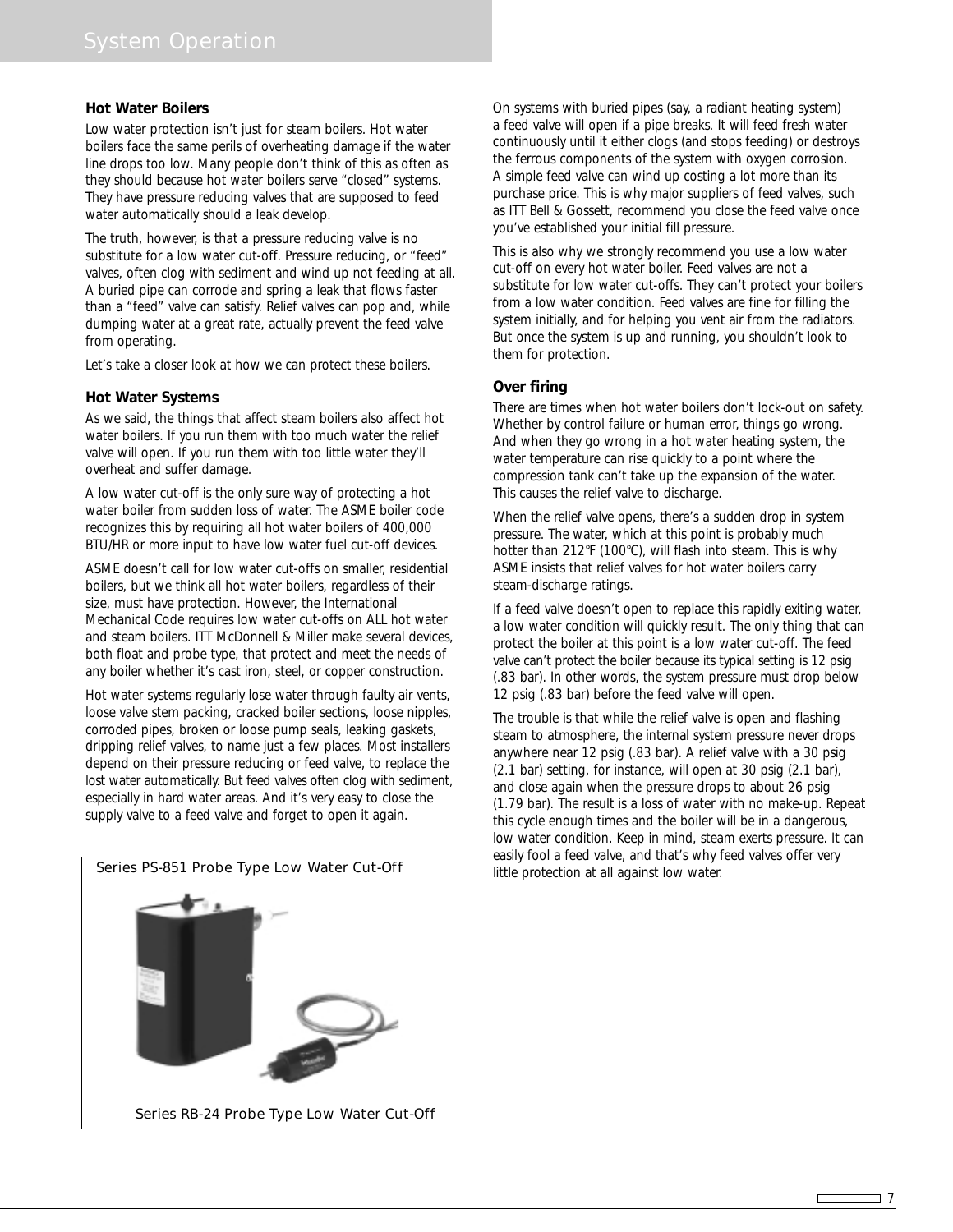#### **New and Improved Series PS-800 for Steam Boilers**

- For residential and commercial applications
- Electronic operation

New Features:

- User-friendly diagnostics
	- Red low water and shorted probe LED
- Green power and test LED
- Higher probe sensitivity: 7,000 ohms
- No lock out with loss of power if probe is in water
- Delay on Make (DOM) feature (15 seconds)
- Delay on Break (DOB) feature (10 seconds)
- No blow down of control required when mounted directly into boiler tappings
- Test button standard on all models
- Options available include
	- Manual reset
	- Extended barrel, remote and short probe models
	- 120 volt and 24 volt models (24 volt models meet ANSI specification Z21.13a)
- Power consumption 1.7 VA
- Provisions to add alarm or automatic water feeder
- Maximum ambient temperature 120°F (49°C)
- Maximum steam pressure 15 psi (1 kg/cm2)
- Maximum water temperature 250°F (121°C)

#### **New and Improved Series PS-850 for Hot Water Boilers**

- For residential, commercial and industrial applications
- Electronic operation

New Features:

- User-friendly diagnostics
	- Red low water and shorted probe LED
	- Green power and test LED
- Higher probe sensitivity: 7,000 ohms
- No lock out with loss of power if probe is in water
- No blow down of control required when mounted directly into boiler tappings
- Test button standard on all models
- Options available include
	- Manual reset
	- Extended barrel, remote and short probe models
	- 120 volt and 24 volt models (24 volt models meet ANSI specification Z21.13a)
- Power consumption 1.7 VA
- Provisions to add alarm
- Maximum ambient temperature 120°F (49°C)
- Maximum water pressure 160 psi (11.2 kg/cm2)
- Maximum water temperature 250°F (121°C)



**Series PS-800**

®



 $(\mathsf{U}_L)$ 

®



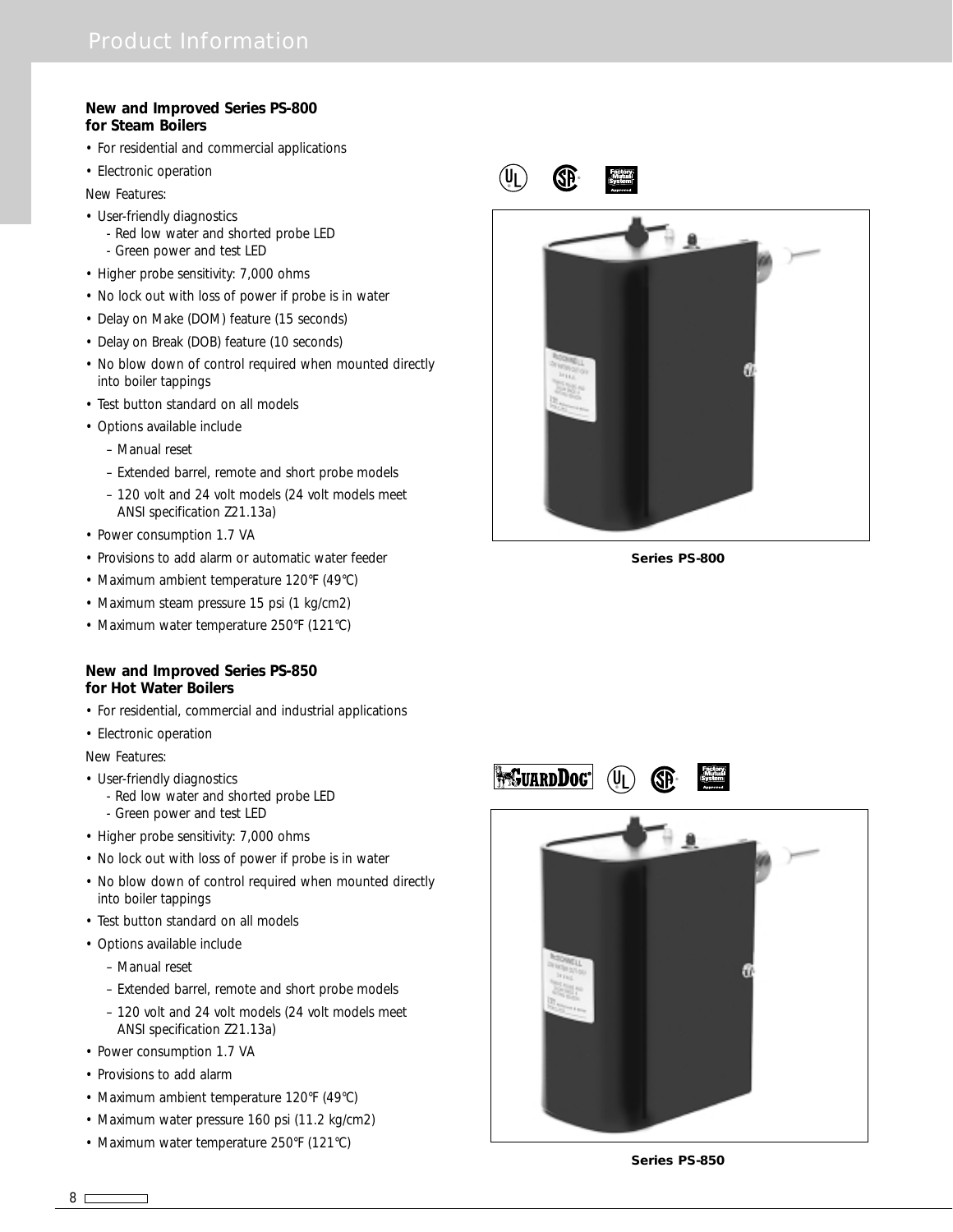### **Series RB-24 for Hot Water Boilers**

- For residential applications
- Compact size
- Easy to install and wire
- Automatic reset feature resumes operation after a power outage when water is on probe
- Green power on indicating LED
- Red low water indicating LED
- Solid state operation
- 15,000 ohms probe sensitivity
- Maximum ambient temperature 120°F (49°C)
- Maximum water temperature 250°F (121°C)
- Maximum water pressure 50 psi (3.5 kg/cm2)

**BESUARDDOG** (UL)  $_{c}(\Psi)$ 



**Model RB-24**





- commercial applications
- Electro-mechanical operation
- Automatic reset feature resumes operation after a power outage when water is on probe
- No blow down required
- 6,000 ohms probe sensitivity
- Maximum ambient temperature 120°F (49°C)
- Maximum water temperature 250°F (121°C)
- Maximum water pressure 160 psi (11.2 kg/cm2)



**Series RB-120**

®

(U∣

**PresuardDoc**®



- For residential and (where codes allow) commercial applications
- Electronic operation
- Red low water indicating LED
- Green power indicating LED
- Automatic reset
- No blow down required
- 15,000 ohms probe sensitivity
- Maximum ambient temperature 120°F (49°C)
- Maximum water temperature 250°F (121°C)
- Maximum water pressure 160 psi (11.2 kg/cm2)



**Series RB-122**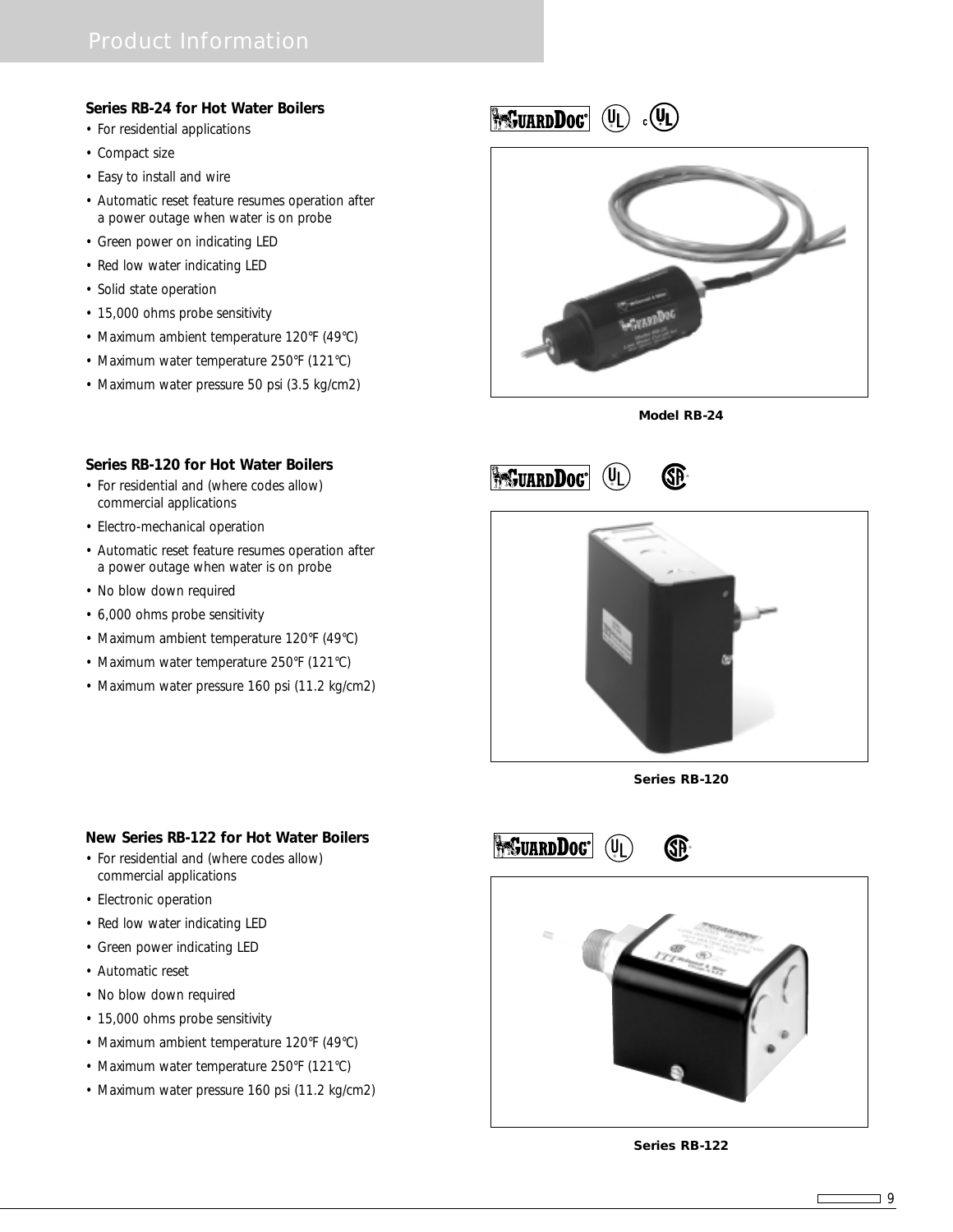### **Series PS Product Changes**

- Green power indicates light
- Flashing red light time delay diagnostics
- Flashing green light test indication
- Alternate flashing red and green light grounded probe detection
- 7,000 ohms higher sensitivity
- New terminal panel

#### Old Models (Before April 2001) New Models (After April 2001)





| PS-801/851 Terminal Panel |  |  |
|---------------------------|--|--|
| New                       |  |  |
| Old                       |  |  |

| PS-801/851<br>(old) |              | PS-802/852<br>(new) |
|---------------------|--------------|---------------------|
| 2                   | Neutral      | N                   |
| 1                   | Hot          | Н                   |
| 3                   | Common       |                     |
| 4                   | Feeder/Alarm | W                   |
| 5                   | Burner/Load  | B                   |
|                     |              |                     |
|                     |              |                     |
|                     |              |                     |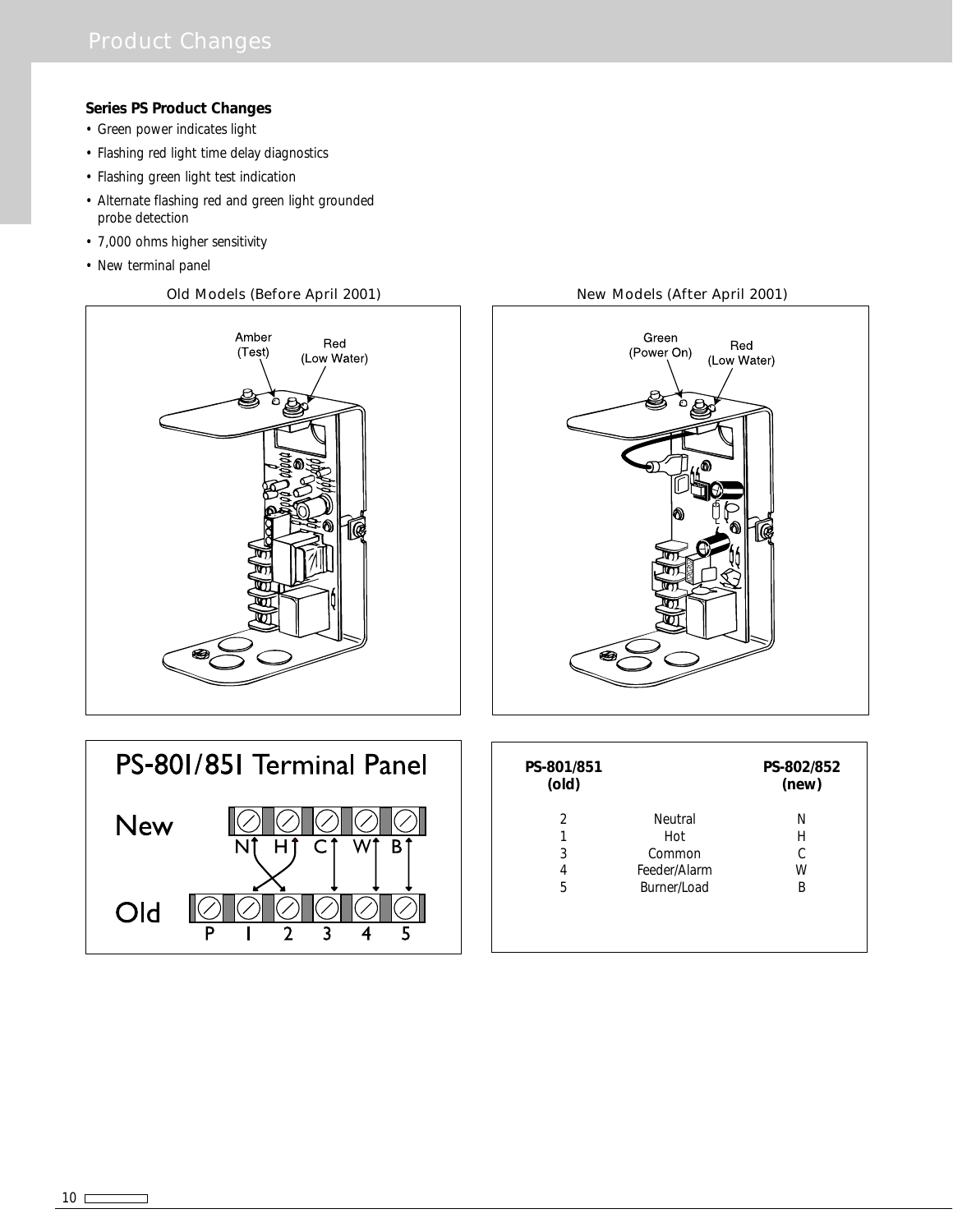#### **For Steam Boilers:**

1. Refer to boiler manufacturers instructions to determine suitable tapping for the probe.

#### **For Hot Water Boilers:**

- 1. Refer to boiler manufacturers instructions to determine suitable tapping for the probe.
- 2. Locate probe in supply piping using a tee fitting if suitable tapping is not available.
- 3. The low water cut-off must be installed above the minimum safe water level, as determined by the boiler manufacturer.
- 4. The low water cut-off should not be installed in any position or vertical pocket that could allow entrapped air or water to collect around the probe.

#### PS 800/850s



(RECOMMENDED)

(OK)





RB 120,122

Г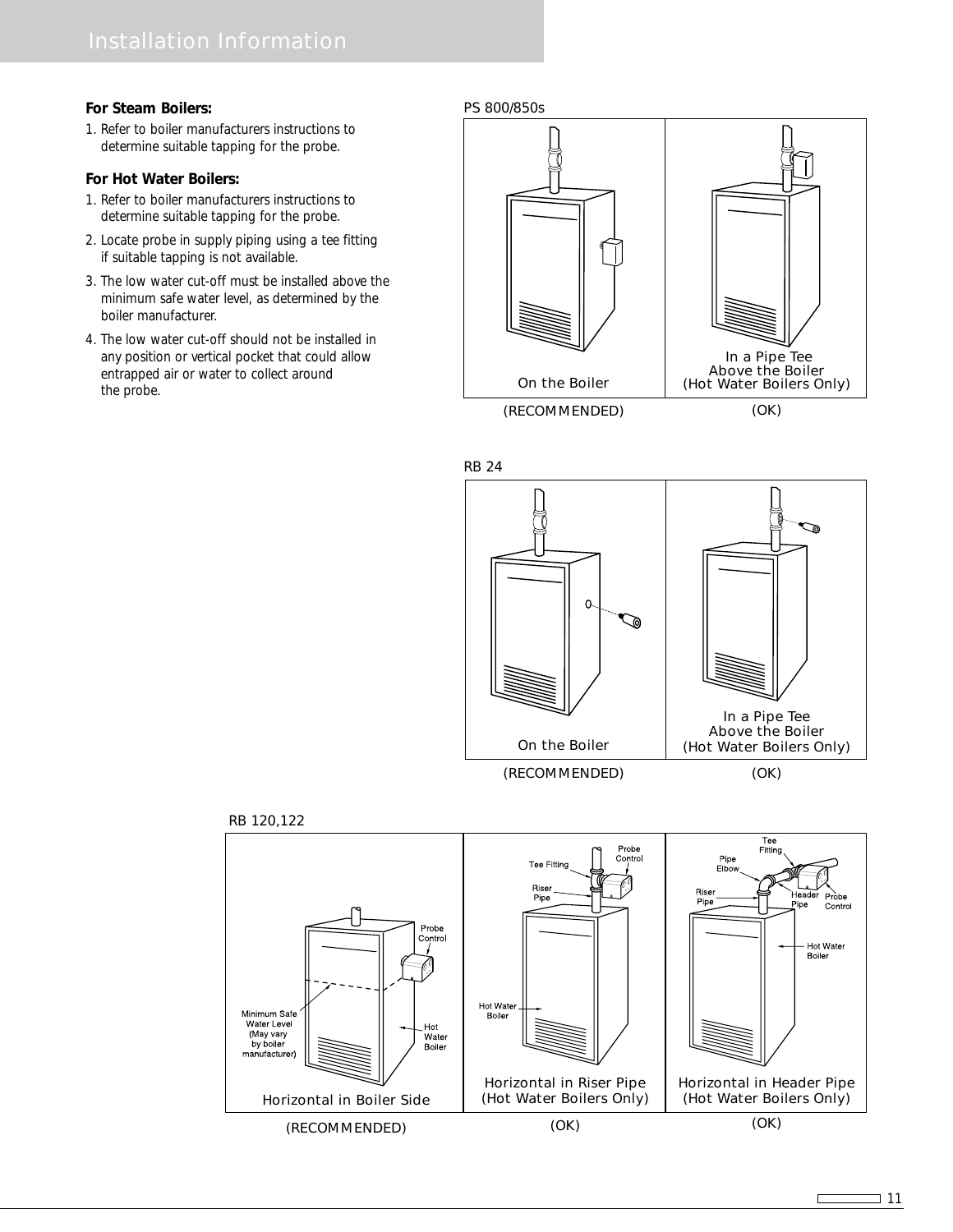All boiler manufacturers designate the preferred (and sometimes secondary) location for installation of the probe on their boiler. They have determined that this location is above the minimum safe water level and provides the 1⁄4" clearance needed to ensure the probe is not grounded. Always install the probe in these locations, especially on a hot water boiler. If installed in other locations on a hot water boiler, this area could be prone to develop an air pocket.



Installation in piping external to the boiler on hot water systems has its own pitfalls. The first problem is if the probe is too long. If the probe touches the wall of the pipe, the circuit is completed and the LWCO "thinks" there is water in the system. If the water level drops below the level of the probe in this situation, the burner circuit will never be interrupted and a dry-fire could occur.

The most common problem with installation on hot water systems occurs when installing the probe in copper pipe. The sweat to thread adapters installed could result in the probe not being inserted in the pipe. An air pocket could develop or scale bridging could occur. While an air pocket causes nuisance shutdown of the boiler, scale bridging can result in a dry-fire if the water drops below the level of the probe. Always make sure at least 1⁄2 the length of the probe is in the run of the pipe to ensure proper operation.

The use of Teflon tape or certain thread sealants can block the current path.

Use pipe dope or boiler grease as a thread sealant when installing the probe.



 $12 \equiv$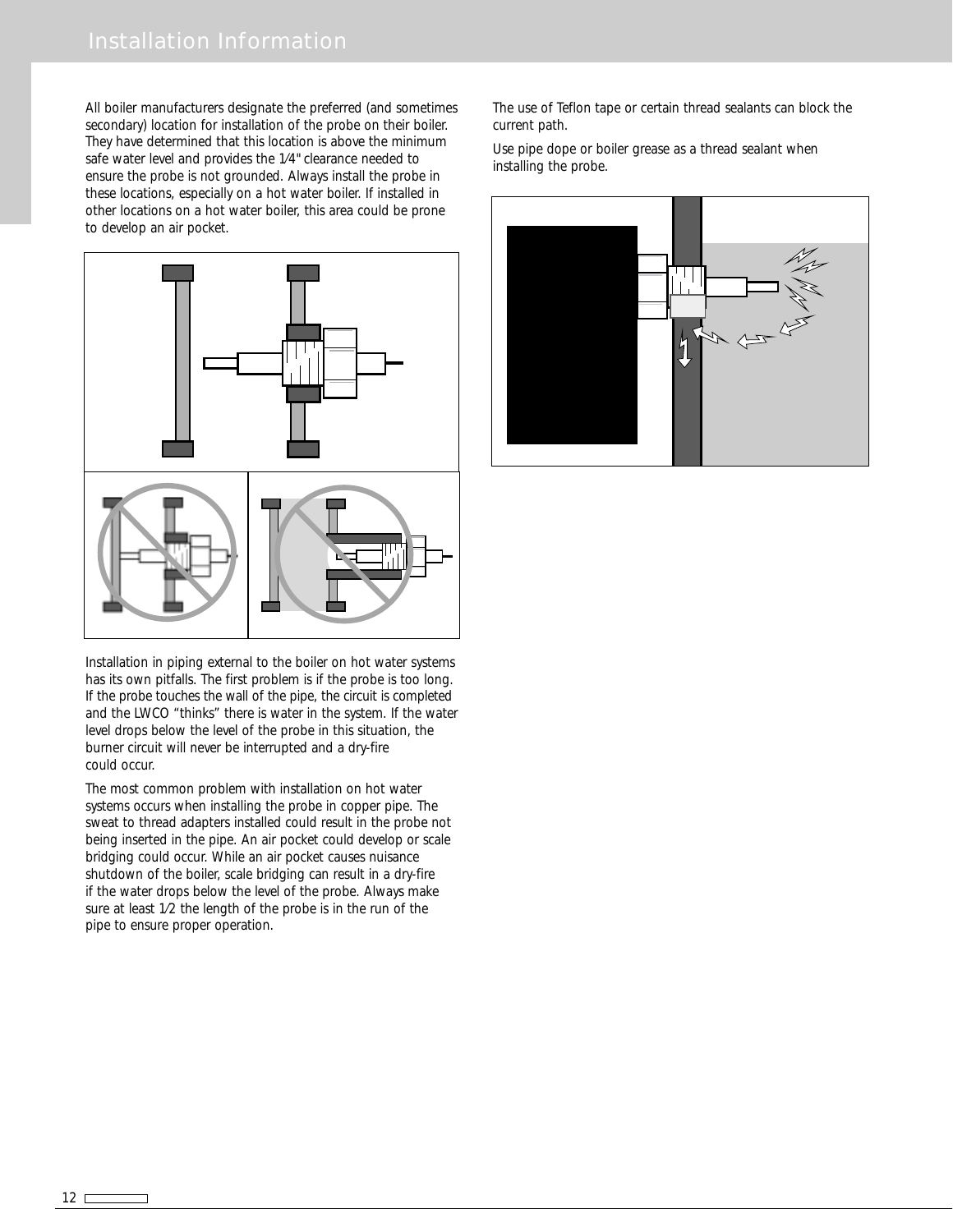





Uni-Match<sup>®</sup> Series 101A Series 101A

 $\Box$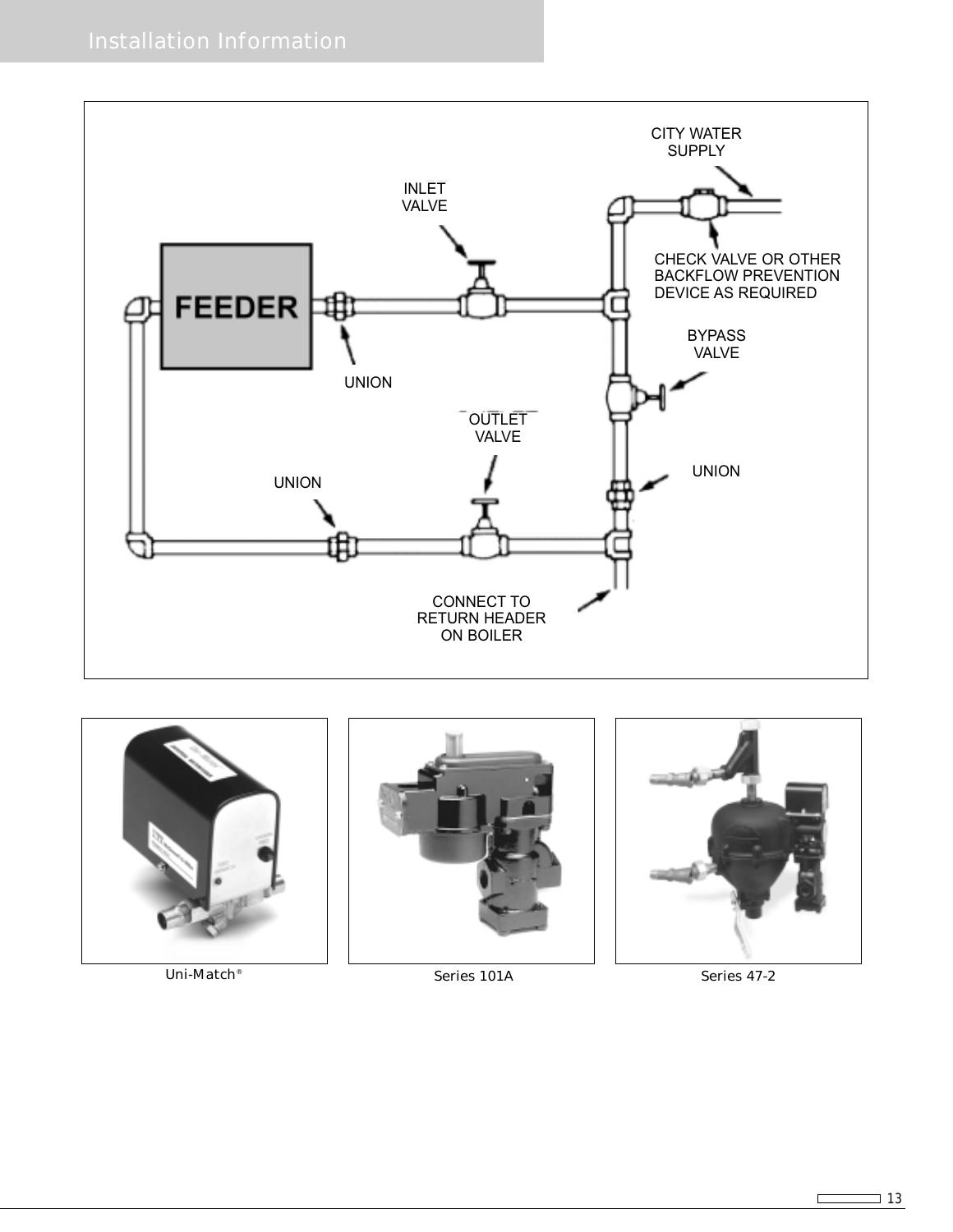#### **Standard Combinations**

These are suggested wiring diagrams but not the only solution to a particular installation. They cover different combinations of controls including different control voltages. Boiler manufacturers' wiring diagrams should be followed whenever possible. Note:

• An electric water feeder should never be connected to a manual reset LWCO

- The LWCO should always be wired first-in-line before any other operating or limit controls
- The voltage of the feeder should be the same as the LWCO whenever possible.

Always follow local codes whenever selecting and installing a LWCO.



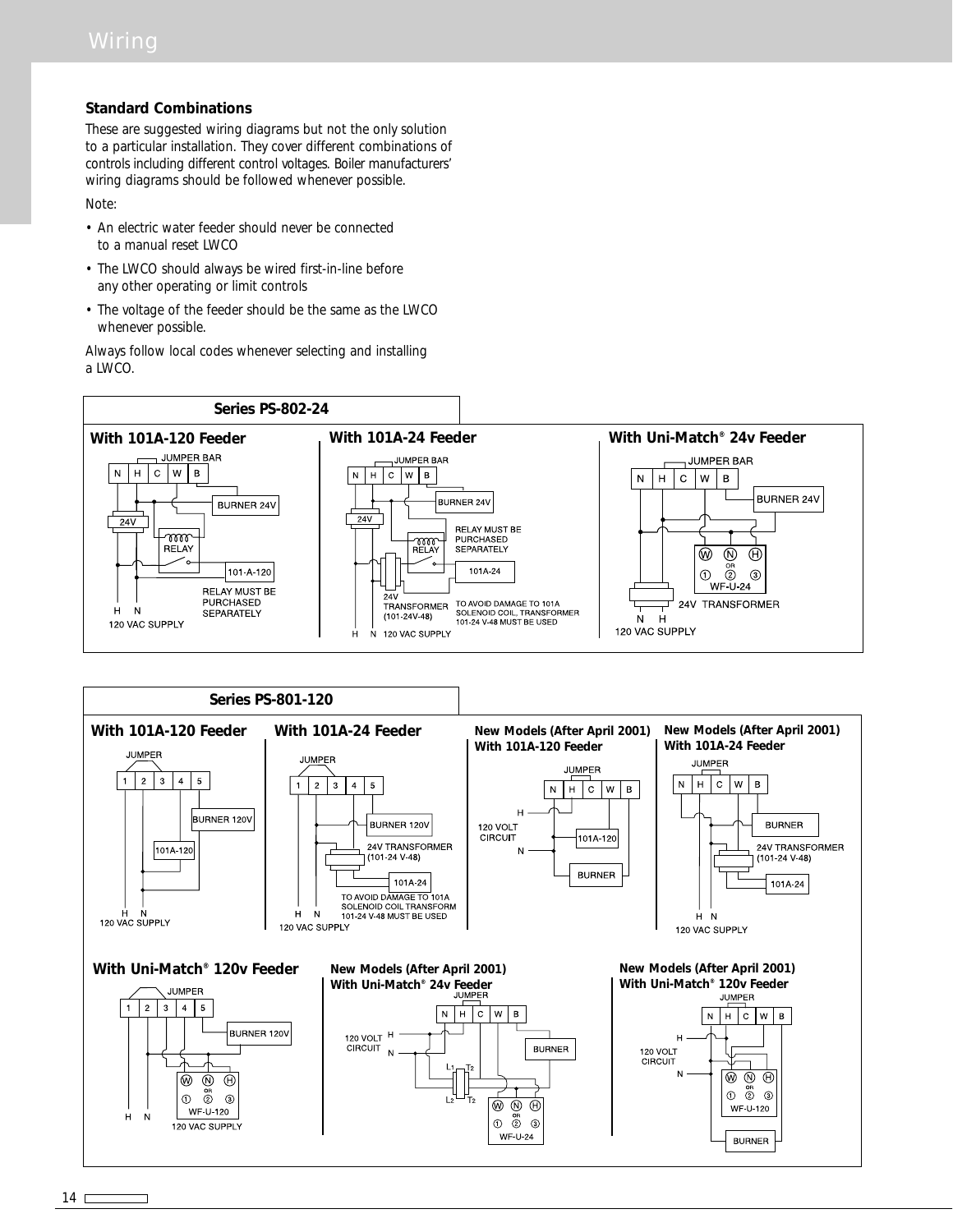#### **OEM PS-802**

OEM specific 24 volt Model PS-802 LWCO's were manufactured from January 1996 to February 1997. These controls have a receptacle for the wiring harness plug and 3 pole terminal strip for feeder wiring. A feeder can be added to these controls by following the wiring diagrams shown below. The feeder voltage must be 24 volt because of internal wiring.

#### **Note: The LWCO should always be first-in-line before any other operating or limit controls.**

#### **PS-802 with WF-2-U-24**



**PS-802 with 101A-24**



**Note: Replace existing transformer on boiler with the one supplied with the feeder**

#### **RB-122**

The RB-122 should be wired first-in-line when the control is installed on a new boiler. The control will require a constant source of 120 volt power which should be from the same circuit as the existing boilers' power source which is typically the service switch.

The following diagrams show how to wire a RB-122 for 120 volt and 24 volt burner circuits.





 $\Gamma$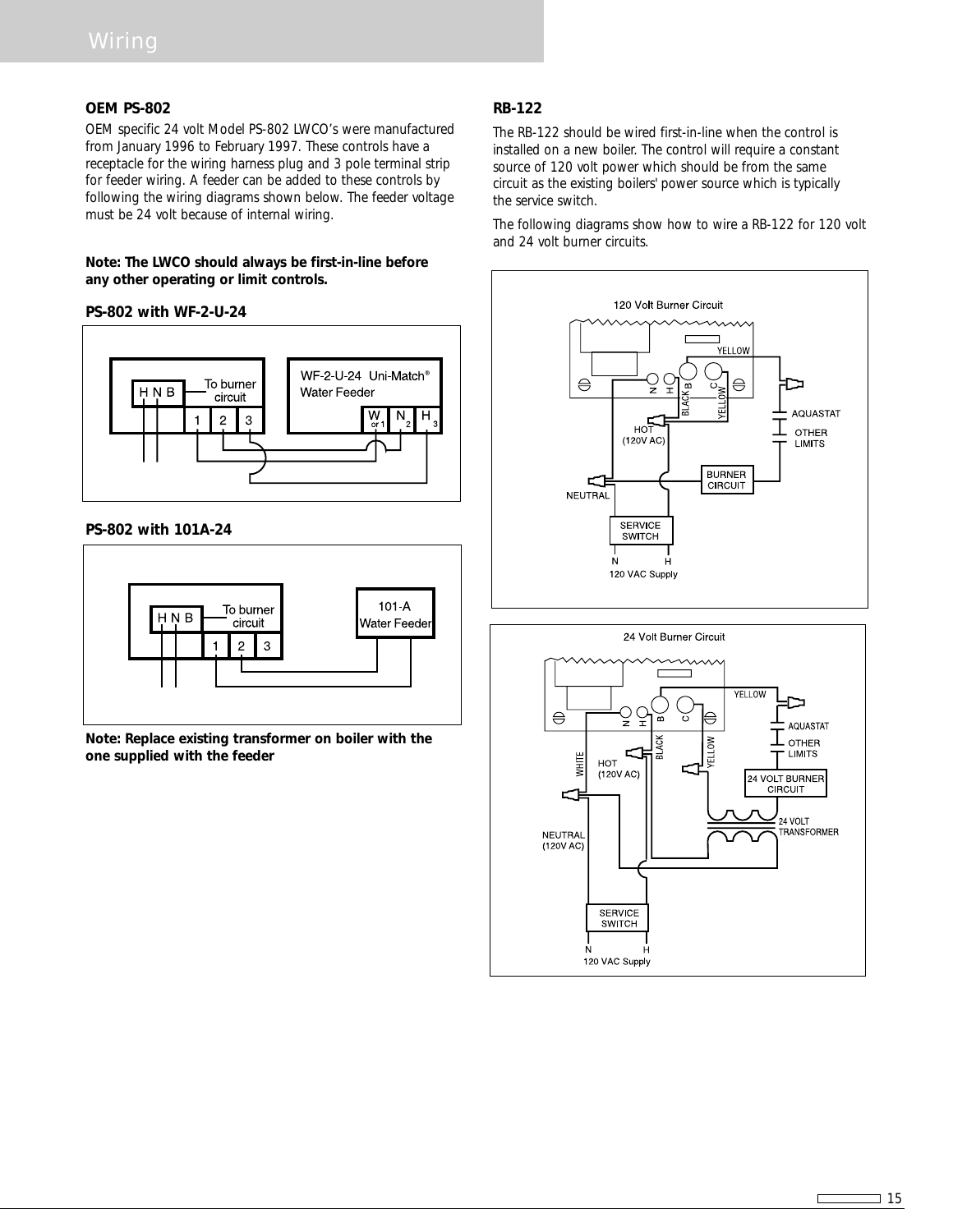#### **RB-24**

The RB-24 can be used on gas and oil fired boilers with 24 volt control circuit including boilers with spark ignition. The wiring diagrams show connecting the RB-24 on typical burner circuits. Note that the control requires a constant source of power with the red (hot) and white (neutral) wires connected directly to the transformer.

The yellow wires can be connected at the beginning of the burner circuit (Fig. 1) or in series (Fig. 2). In burner circuits utilizing relays, it is recommended to connect the RB-24 wires as shown in Fig. 3. This ensures there is enough current draw to hold in the triac circuit. The control could be wired as shown in Fig. 4 as long as the current draw in the circuit is greater than 15mA. A digital voltmeter can be used to determine the current draw of the circuit the RB-24 will be wired into.

It is important to determine if the secondary side of the transformer is grounded. The instructions included with the control have a procedure to determine if the circuit is grounded. This is important because the RB-24 may not work if there is no ground on the secondary side of the transformer. If the secondary side of the transformer is already grounded and the ground wire on the RB-24 is grounded, a short across the transformer could occur.







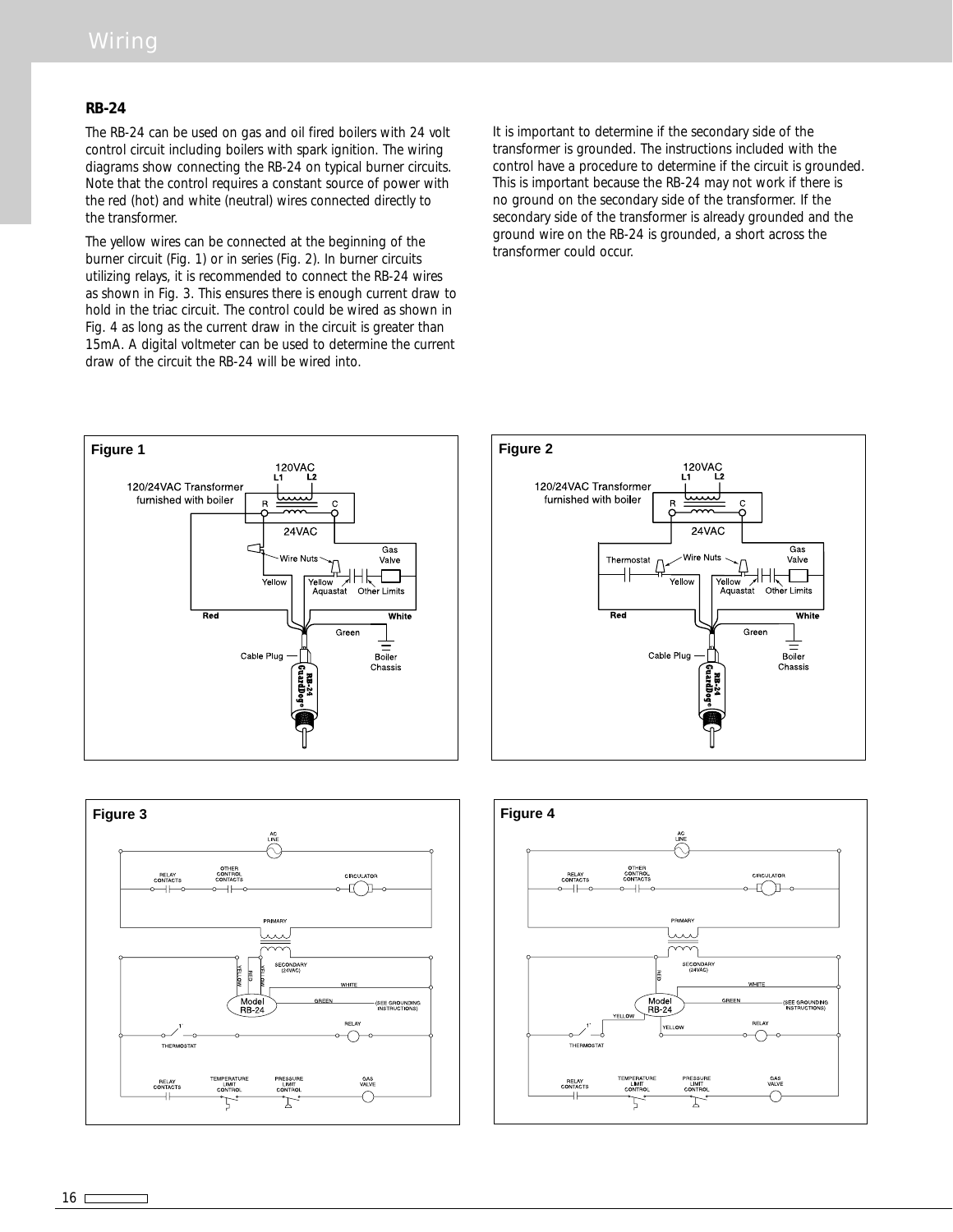#### **Problem: Troubleshooting nuisance low-water indication for units manufactured prior to May 2001.**

One of the most common causes of a Series 'PS' electronic LWCO not operating properly is related to the sensitivity of the unit. If the water in the boiler is above the level of the probe and the control indicates low water, there is a possibility that the water is not conductive enough.

First, let's review how the unit uses the combination of current and water to determine if there is water in the boiler. A probe uses the boiler's water to complete an electrical circuit past an insulator (the center portion of the probe) back to a ground (the threaded portion of the probe). As long as water covers the probe an electronic "go" signal will travel to the burner. When water drops below the probe, an electronic "stop" signal shuts down the burner.

The control is conductance actuated and relies on the mineral content of the water to complete the circuit. The purer the water, the higher the unit sensitivity needs to be. This is less of a problem with steam boilers than it is with hot water boilers. The use of chemicals, glycol and water with low mineral content in closed loop systems can cause the Series PS LWCO to not operate properly.

You can determine what the unit is sensing by using a voltmeter set to the AC scale. With water above the level of the probe and power to the LWCO, touch one lead to the end of the probe (A) and the other lead to probe lug (B) as shown in Figure 1. Using the chart below, convert the voltage reading to resistance. As long as the resistance is below 3000, the unit should operate satisfactorily.

If the reading is above 3000, do not automatically assume that the problem is with the water. Where the probe is located or the type of thread sealant used can affect the operation of the control. Some thread sealants, Teflon tape for instance, reduce the ability of the control to sense current. The reading can also be affected if the probe is located where an air pocket can develop. Also, if there is more than a 50/50 glycol mix in the system, the control's ability to sense current is hampered because glycol is non-conductive.

Check out the entire system if the Series PS control is not functioning properly. The problem may be elsewhere in the system, rather than with the control.







0 to 4 volts - Good conductive path

4 to 5 volts - Tolerance band

5 to 10 - Poor conductive path

10 to 14 volts - Probe out of water

#### **Note: Control must be properly installed and powered during test.**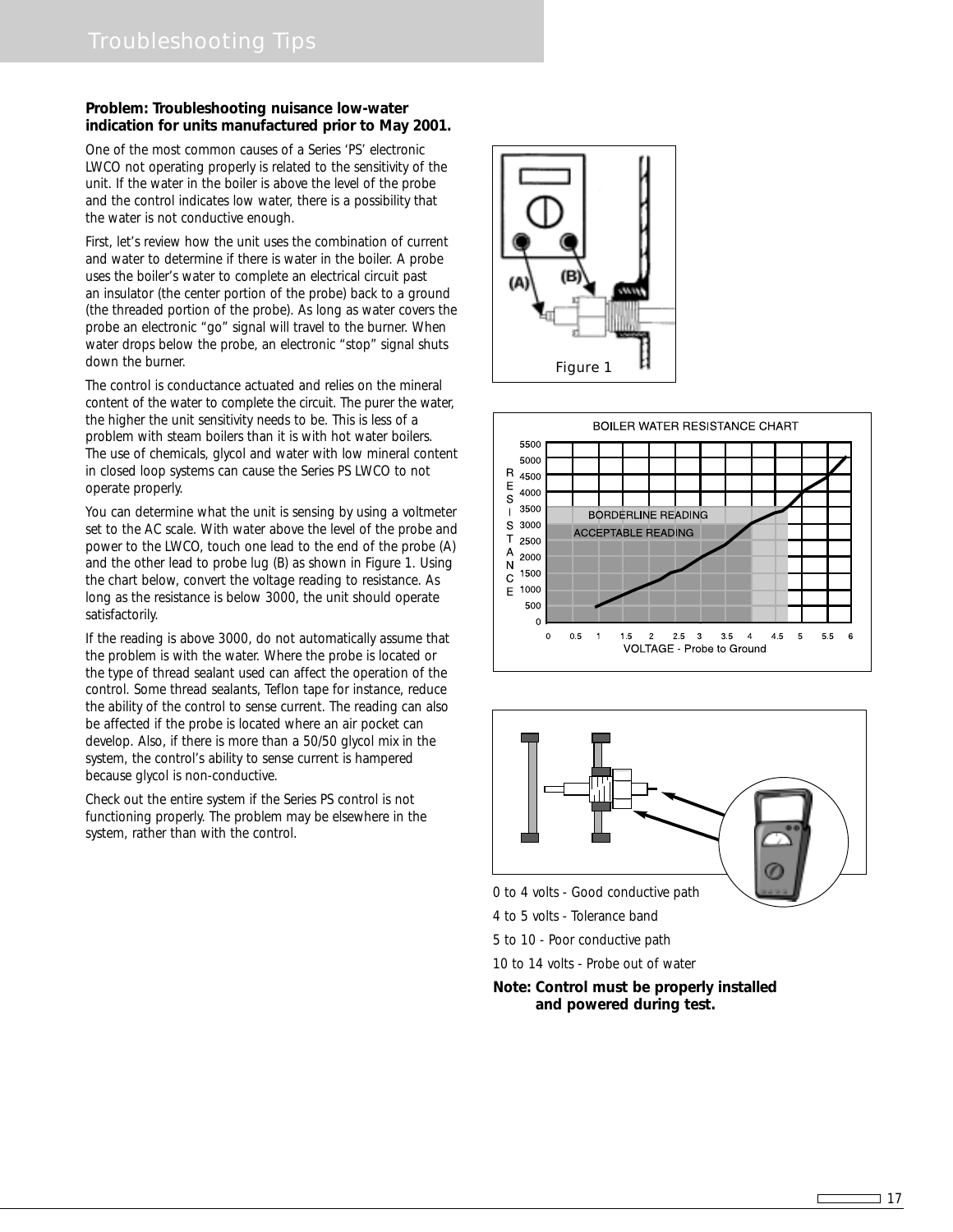## Working With Electronic Feeders **By Edward M. Murdock**

The first water feeders were introduced more than 75 years ago.

The first water feeders were mechanical devices attached directly to the boiler. In the era of coalfired boilers with no electrical controls, they did the job and were applauded by both the homeowner and insurance industry. The feeders were a convenience for the homeowner, who did not have to worry if the water level lowered during the night. The insurance companies praised them as a means of reducing property damage and injuries.

With the introduction of electricity into the home and oil fired boilers replacing coal, float or solenoid type low-water cutoffs were introduced. They used a switch to interrupt the power to the burner and featured an additional switch to operate the feeder. These feeders are still around today. They feature high flow rates that were designed to be used on high water content boilers.

With the introduction of the modern high efficiency boilers, control and boiler manufacturers worked together to develop an electronic feeder with a lower feed rate that would compensate for the slow return of condensate from the system to the boiler.

Water feeders should be installed above the water line of the boiler and the inlet connected to the domestic cold water line. The piping should include shutoff valves, unions and a bypass. This piping arrangement serves a dual purpose. It allows water to be fed into the boiler if the feeder is not working and is also used to verify operation.

Some municipalities require the installation of a backflow preventor to keep boiler water from backing up into the domestic water line if the pressure of the boiler becomes greater than the water supply.

The discharge line from the feeder should be connected to the condensate return line at the bottom of the boiler. The connection of the discharge should be made following the manufacturer's instructions. Connecting the feed piping directly to the boiler should be avoided.

Wiring a feeder should be done following the manufacturer's instructions. In looking at the boiler and low-water cutoff don't get caught in the trap of thinking that a certain color wire should be hot all the time.

Whenever possible, the voltage of the feeder should be the same as the low-water cutoff. This makes wiring the feeder easier and ensures that the feeder will not operate when the power to the boiler is turned off. Nothing is worse than operating the feeder from a different circuit than the boiler. The power to the boiler could be off, which in the case of some low-water cutoffs, could activate the feeder. Finally, never wire a feeder to a manual reset low-water cutoff.

In diagnosing a problem if the feeder is not operating or continues to operate when the water level is above the low-water cutoff, the following should be considered:

- Is the low-water cutoff working properly? If the low-water cutoff is not working, the feeder is not working, the feeder will not operate. The feeder is a dumb control requiring a signal from another control to operate.
- Is the low-water cutoff sending a signal to the feeder? Check to make sure the contacts are closing/opening as the water rises or falls above/below the level of the lowwater cutoff.
- Is the wiring to the feeder from the low-water cutoff connected properly? The wire connections should be as shown in the installation diagrams. In the case of three wire feeders, a true Hot and Neutral are required for proper operation.
- Check the operation of the feeder. Disconnect the wires from the feeder terminals, and using a separate source of power, check the operation of the feeder.
- Check the strainer. If the strainer is clogged, little or no water will pass through the feeder.
- Do a broken union test. The feeder may be operating, but because pipes are clogged, no water will be getting to the boiler.
- Review the manufacturer's instructions. Check the boiler's wiring diagram, the low-water cutoffs wiring diagram, and the feeder's installation.

Edward M. Murdock is associated with Wallace Eanance Associates in Franklin Lakes, N.J. He can be reached at 201/891-9550; e-mail at emmcjs@aol.com.

Reprinted from February 2000 Fuel Oil News Magazine.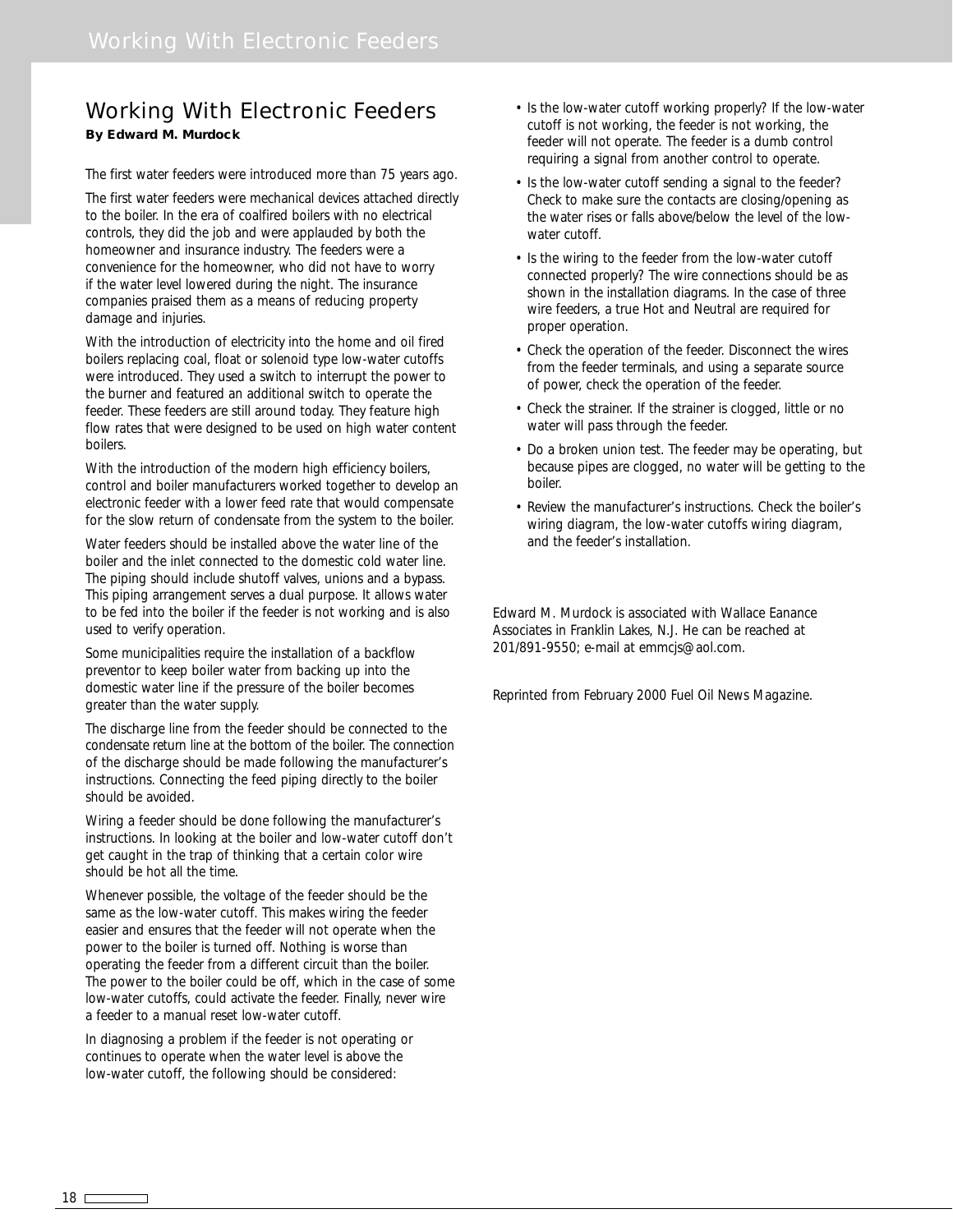# **Recommended Replacement Intervals**

| <b>Product</b>                                                                                          | <b>Series</b>                                                                              | <b>Recommended</b><br><b>Maintenance</b>                           | <b>Recommended</b><br>Replacement<br><b>Interval</b><br>(Maximum) |
|---------------------------------------------------------------------------------------------------------|--------------------------------------------------------------------------------------------|--------------------------------------------------------------------|-------------------------------------------------------------------|
|                                                                                                         | 150, 157, 158, 159,<br>150S, 157S, 158S, 159S                                              | Blow down and test daily<br>inspect annually.                      | 15 years                                                          |
|                                                                                                         | 69, 169, 269,<br>369, 469                                                                  | Inspect and test annually.                                         | 10 years                                                          |
|                                                                                                         | 67,767<br>70, 70-B                                                                         | Blow down weekly. Inspect and<br>test annually.                    | 10 years                                                          |
| <b>Low Water Cut-Offs</b>                                                                               | 61, 63,<br>64, 764                                                                         | Blow down weekly. Inspect and<br>test annually.                    | 10 years                                                          |
|                                                                                                         | 42                                                                                         | Blow down daily. Inspect and<br>test annually.                     | 10 years                                                          |
|                                                                                                         | 93, 94,<br>193, 194                                                                        | Blow down and test daily.<br>Inspect and test annually.            | 15 years                                                          |
|                                                                                                         | 750, PS-800, PA-850,<br>900, RB-120                                                        | Inspect and test annually.                                         | 15 years                                                          |
|                                                                                                         | <b>RB-24</b>                                                                               | Inspect and test annually.                                         | 10 years                                                          |
| <b>Water Feeders</b>                                                                                    | WF2/Uni-Match <sup>®</sup>                                                                 | Inspect and test annually.<br>Replace filter annually.             | 10 years                                                          |
|                                                                                                         | $101 - A$                                                                                  | Inspect, test, and replace<br>cartridge valve annually.            | 10 years                                                          |
|                                                                                                         | 21, 221, 25-A, 53,<br>551-S, 847, 3155                                                     | Inspect and test annually.                                         | 15 years                                                          |
|                                                                                                         | 47, 51, 53, 247                                                                            | Blow down weekly. Inspect and<br>replace cartridge valve annually. | 10 years                                                          |
| <b>Liquid Level Controls</b>                                                                            | LPC-2000, PS-850, PCH<br>PCL, PFC, VFC, VFS                                                | Inspect and test annually.                                         | 15 years                                                          |
|                                                                                                         | 18, 18-SS, 27-W                                                                            | Inspect and test annually.                                         | 5 years                                                           |
| Replacement                                                                                             | $14-B$                                                                                     | Inspect and test annually.                                         | 10 years                                                          |
| <b>Blow Down Valves</b>                                                                                 | 14                                                                                         | Replace with 14-B blow down valve.                                 | 3 years                                                           |
| <b>Replacement</b><br><b>Probes</b>                                                                     | 750, PS-800, PS-850,<br>900, RB-120, PCH, PCL                                              | Inspect annually.                                                  | 10 years                                                          |
| <b>Replacement Head</b><br><b>Mechanisms for</b><br><b>Commercial/Industrial</b><br><b>Applications</b> | 25-A, 42, 51, 51-S, 53,<br>61, 63, 64, 67, 70, 93<br>94, 150, 150S, 157, 157S,<br>193, 194 | Inspect and test annually.                                         | 5 years                                                           |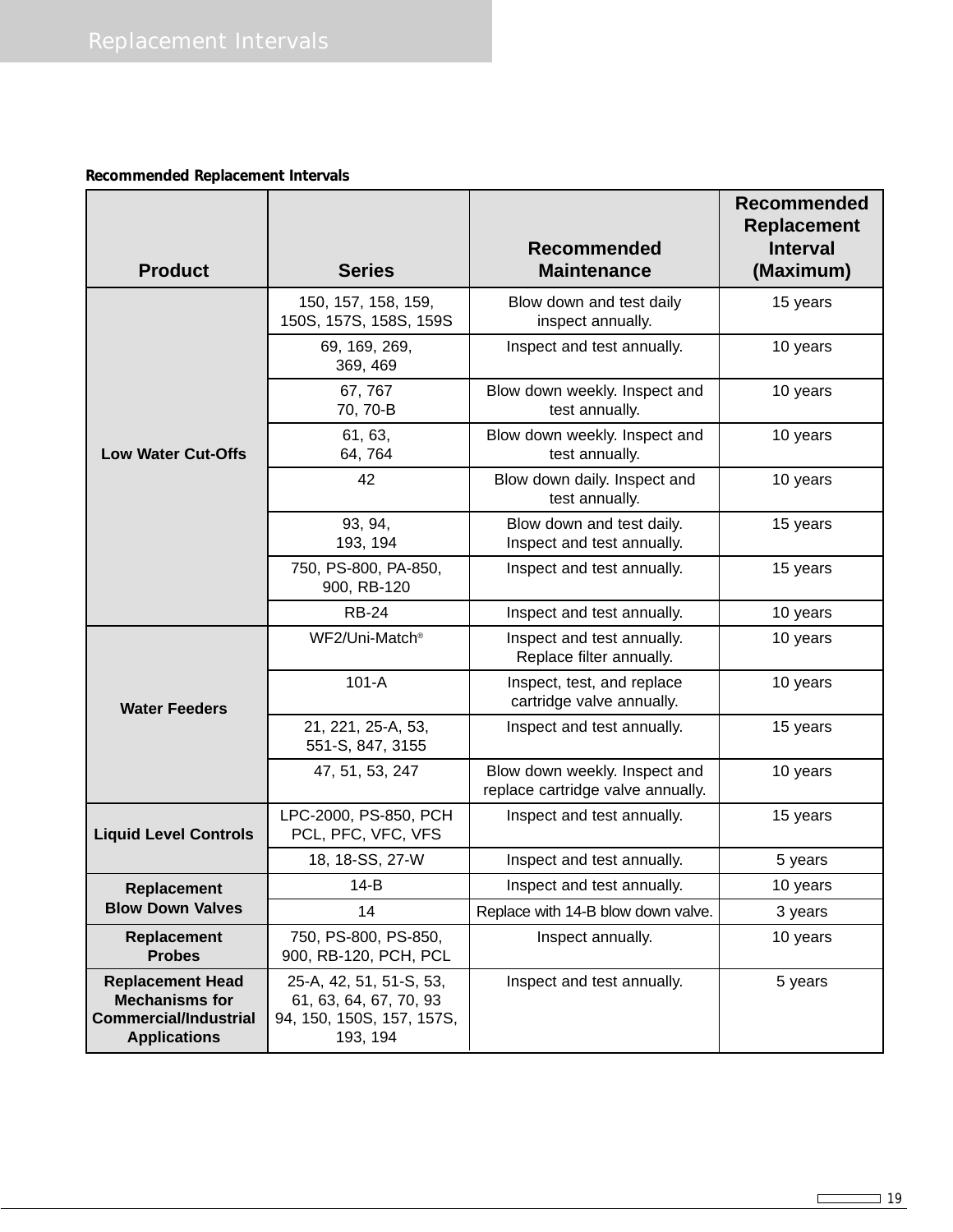ITT McDonnell & Miller controls manufactured after 1972 feature a stamped date code, so you can easily check the life expectancy and recommended replacement intervals. If a control has no date stamp or does not have the ITT logo on it – replace it!



See the chart on page 21 for more specific information on maintenance and replacement intervals. Below are guides to help you quickly locate and translate the date code on McDonnell & Miller controls.

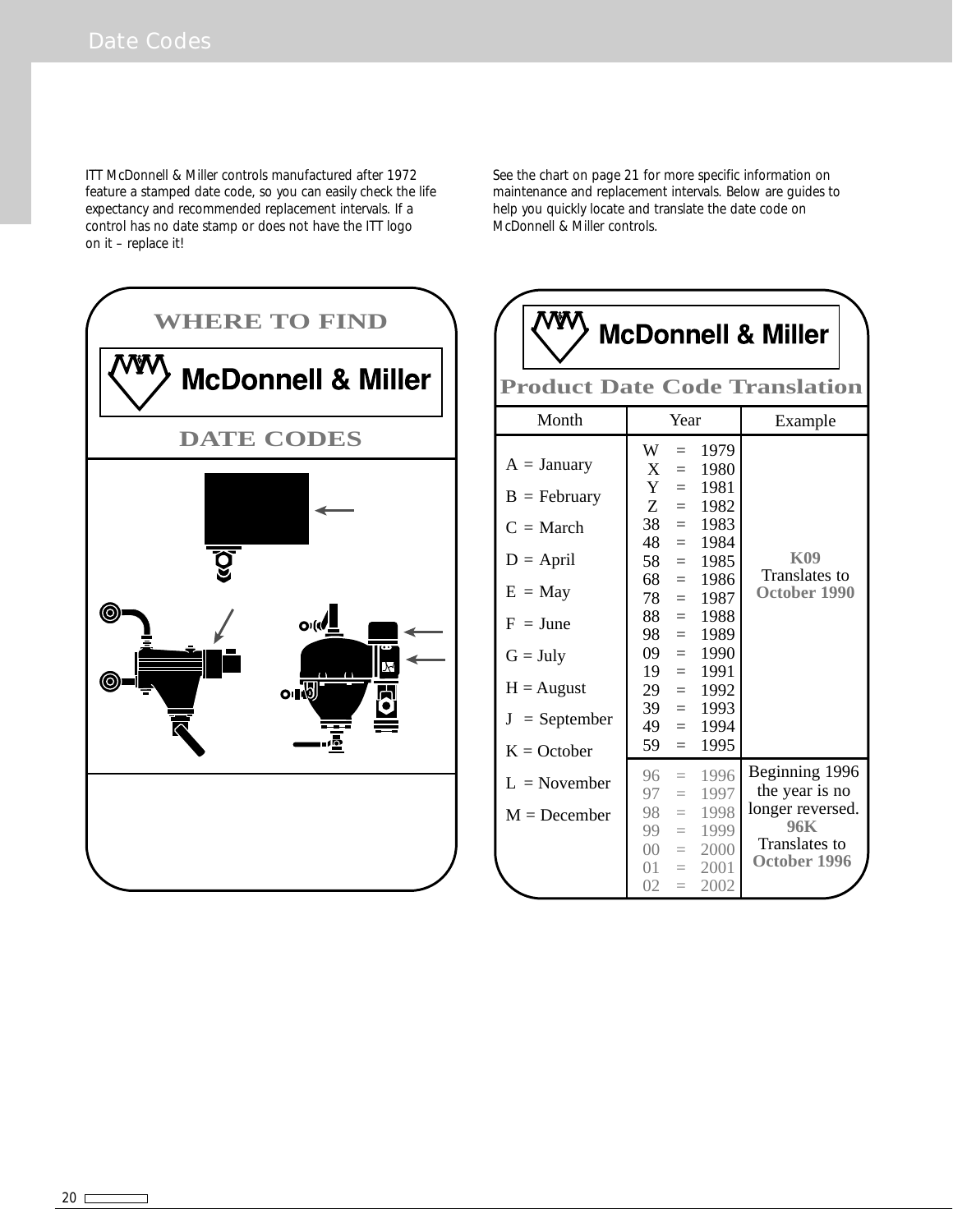# **Upgrade to M&M...here's how.**

| <b>McDonnell &amp; Miller</b> | <b>HydroLevel</b>       |                 | Honeywell        |
|-------------------------------|-------------------------|-----------------|------------------|
| PS-801-120                    | 450                     | OEM-170TD       | RW700A1080       |
|                               |                         |                 | RW700A1056       |
| PS-801-M-120                  |                         |                 | RW700B1021       |
|                               |                         |                 | RW700B1054       |
| PS-802-24                     | 400                     | OEM-24TD        | RW700A1098       |
| PS-802-RX2-24                 | 400RA                   | OEM-24RTDA      |                  |
| PS-851-120                    | 650                     | <b>OEM-170C</b> | RW700A1031       |
|                               |                         |                 | RW700A1106       |
|                               |                         |                 | RW700A1007       |
| PS-851-M-120                  | 550                     | OEM-170MC       | RW700B1039       |
|                               | 750                     | <b>OEM-170M</b> |                  |
| PS-851-M-U-120                | 550P                    | OEM-170MCP      |                  |
| PS-852-24                     | 600                     | OEM-24C         |                  |
| PS-852-M-24                   | 500                     | OEM-24MC        |                  |
|                               | 700                     | OEM-24M         |                  |
| PS-851-SP-120                 | 650SV                   | OEM-170CSV      |                  |
|                               |                         | OEM-170SV       |                  |
| PS-851-SP-M-120               | 550SV                   | OEM-170MCSV     |                  |
|                               | 750SV                   | OEM-170MSV      |                  |
| PS-852-SP-24                  | 600SV                   | OEM-24CSV       |                  |
| PS-852-SP-M-24                | 500SV                   | OEM-24MCSV      |                  |
|                               | 700SV                   | OEM-24MSV       |                  |
| <b>RB-24</b>                  |                         | <b>OEM-24</b>   |                  |
| RB-120 or RB-122              |                         | OEM-170         |                  |
| WF2-U-24V                     | VXT-24/V-24-1/V-24-2    |                 | <b>W400A1004</b> |
| WF2-U-120V                    | VXT-120/V-120-1/V-120-2 |                 | <b>W800A1000</b> |

#### **Cross-reference**

| Part#  | Catalog $#$   | <b>Replace With</b>          |
|--------|---------------|------------------------------|
| 153855 | PS-801-24     | Purchase a PS-802-24         |
| 153856 | PS-801-U-24   | Purchase a PS-802-U-24       |
| 153860 | PS-801-M-24   | Purchase a PS-802-M-24       |
| 153891 | PS-851-24     | Purchase a PS-852-24         |
| 153892 | PS-851-M-24   | Purchase a PS-852-M-24       |
| 158419 | PS-801-RX2-24 | Purchase a PS-802-RX2-24     |
| 144625 | 900           | Purchase a PS851-120         |
| 144635 | $900-C$       | Purchase a PS851-120         |
| 144650 | 900-M         | Purchase a PS851-M-120       |
| 144660 | 901           | Purchase an RB-120 or RB-122 |
| 144670 | 901-M         | Purchase a PS851-M-120       |
| 144680 | 902-M         | Purchase a PS851-M-120       |
|        | M-9000        | Purchase an RB-120 or RB-122 |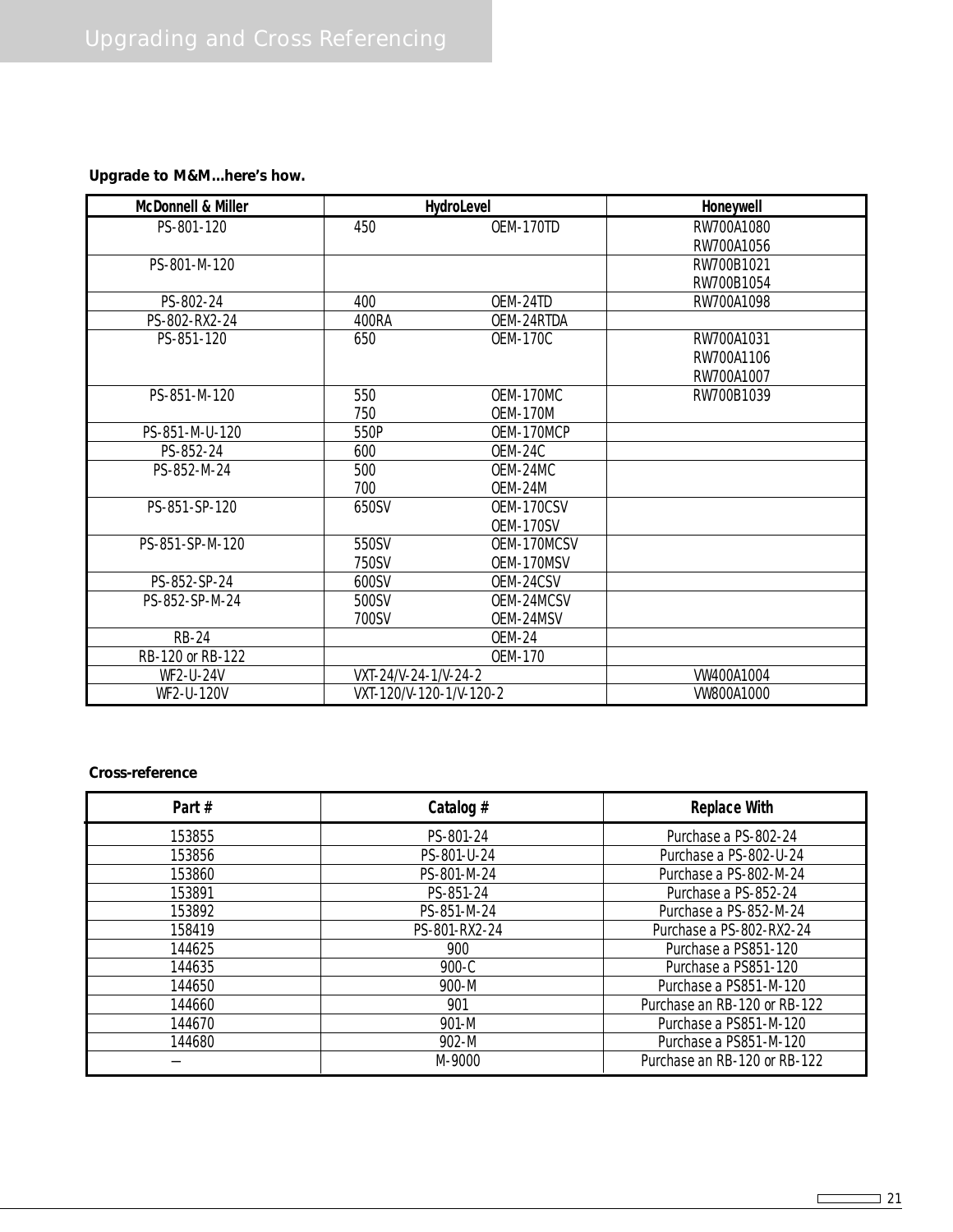The definitions given in this section are only those that apply to heating and as referenced in this catalog. It is realized that some do not define the terms for all usages, but in the interest of clearance and space this sacrifice was made.

**Absolute Pressure –** Actual pressure above zero, which is the atmospheric pressure added to the gauge pressure. It is expressed as a unit pressure such as lbs. per sq. in absolute.

**Atmospheric Pressure –** The weight of a column of air, one square inch in cross section and extending from the earth to the upper level of the blanket of air surrounding the earth. This air exerts a pressure of 14.7 pounds per square inch at sea level, where water will boil at 212 degrees F. High altitudes have lower atmospheric pressure with correspondingly lower boiler point temperatures.

**Blow Down Valve –** Also referred to as a blowoff valve. A valve which permits a boiler control to be flushed out, and the function of same to be checked.

**Boiler –** A closed vessel in which steam is generated or in which water is heated by fire or electricity.

**Boiler Crown –** The part of a boiler which forms the top of the furnace in a fire box boiler, or the equivalent surface in other types of boilers.

**Boiler Feed Pump –** A pump that is governed by a control that monitors the actual boiler water level; and only adds water to the boiler when the boiler needs it. The pump controller is mounted on the boiler.

**Boiler Heating Surface –** The area of the heat transmitting surfaces in contact with the water (or steam) in the boiler on one side and the fire or hot gases on the other.

**Boiler Horse Power –** The equivalent evaporation of 34.5 lbs of water per hour at 212 degrees F to steam at 212 degrees F. This is equal to a heat output of 33,475 BTU per hour, which is equal to approximately 140 sq. ft. of steam radiation (EDR).

**British Thermal Unit (BTU) –** The quantity of heat required to raise the temperature of 1 lb. of water 1 degree F. This is somewhat approximate but sufficiently accurate for any work discussed in this catalog.

**BSPT –** British Standard Pipe Thread

**Built-Ins –** A float-type control that screws directly into the boiler, such as the Series 69 and Series 70 low water cutoffs.

**Condensate –** In steam heating, the water formed by cooling steam as in a radiator. The capacity of traps, pumps, etc., is sometimes expressed in lbs. of condensate they will handle per hour. One pound of condensate per hour is equal to approximately 4 sq. ft. of steam heating surface (240 BTU per hour per sq. ft.).

**Condensate Pump –** A pump that is controlled by a switch mounted on the condensate tank. It adds water to the boiler when the condensate tank becomes full, whether the boiler needs water or not.

**Dry Fire –** Insufficient water in a boiler to carry off the heat of combustion. It causes dry fire which results in cracked cast iron sections, and melted fire tubes.

**Dry Saturated Steam –** Saturated steam containing no water in suspension.

**EDR –** (Equivalent Direct Radiation) The amount of heating surface that will give off 240 BTU per hour when filled with a liquid that is heated to 215°F and surrounded by 70°F air. It may not have a direct relation to the actual surface area.

**Fire Tube Boiler –** This type of boiler has the water on the external side of the tube and the heat (fire) on the internal side of the tube.

**Flash (Steam) –** The rapid passing into steam of water at a high temperature when the pressure it is under is reduced so that its temperature is above that of its boiling point for the reduced pressure. For example: if hot condensate is discharged by a trap into a low pressure return or into the atmosphere, a certain percentage of the water will be immediately transformed into steam. It is also called re-evaporation.

**Foaming –** A condition that occurs when an organic substance, usually oil, is floating on the surface of the water in a boiler. When the boiler is fired, a layer of foam develops on the surface of the water. This generally is indicated in the gauge glass by large swings in water level.

**Freeze Up –** This refers to a structure that has lost its heating system, and the water in the piping freezes.

**Furnace –** That part of a boiler or warm air heating plant in which combustion takes place. Sometimes also the complete heating unit of a warm air heating system.

**Gauge Glass –** Sometimes called water glass or sight glass. It is a device that gives a visual means of the water level in a boiler. By code, all steam boilers are required to have one.

**Head –** Unit pressure usually expressed ft. of water or mil-inches of water.

**Heat –** That form of energy into which all other forms may be changed. Heat always flows from a body of higher temperature to a body of lower temperature. See also: Latent Heat, Sensible Heat, Specific Heat, Total Heat, Heat of the Liquid.

**Heat of the Liquid –** The heat (BTU) contained in a liquid due to its temperature. The heat of the liquid for water is zero at 32 degrees F, and increases 1 BTU: approximately for every degree rise in temperature.

**Heat Unit –** In the foot-pound-second system, the British Thermal Unit (BTU).

**Heating Medium –** A substance such as water, steam, or air used to convey heat from the boiler, furnace, or other source of heat to the heating units from which the heat is dissipated.

**Hot Water Heating System –** A heating system in which water is used as the medium by which heat is carried through pipes from the boiler to the heating units.

 $22 \overline{}$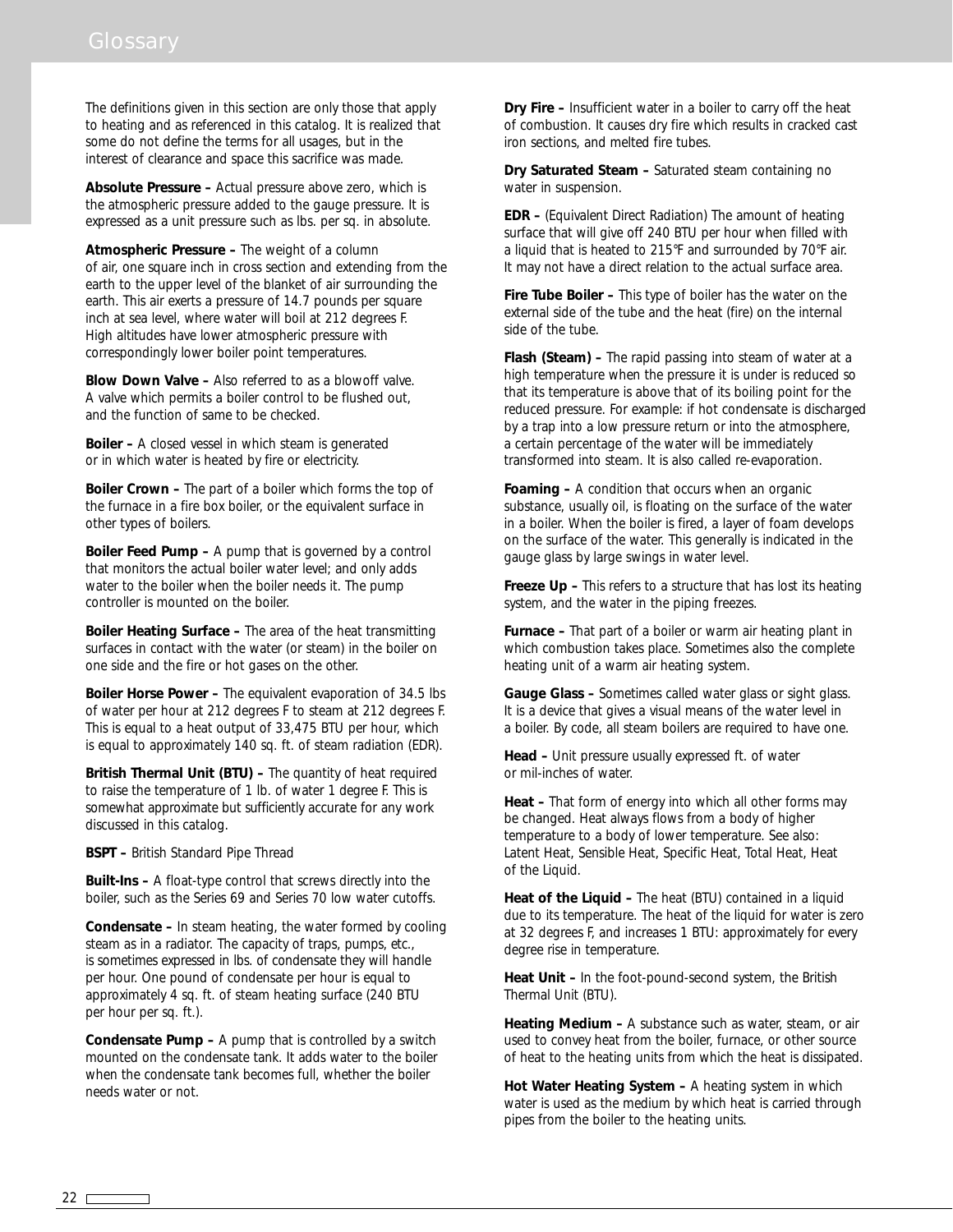**Latent Heat of Evaporation –** The heat (BTU of pound) necessary to change 1 pound of liquid into vapor without raising its temperature. In round numbers, this is equal to 960 BTU per pound of water.

**Low Pressure Steam –** As defined by ASME, low pressure steam is 15 PSIG or less.

**Make-Up Water –** Fresh water added to the system, by various means, to replace normal and abnormal water losses.

**Manual Reset –** A control that has to have human input before the burner will come back on after a low water condition.

**Maximum Differential (MD) –** A control with this designation has a greater spread between pump on and burner off.

**Minimum Safe Water Level –** Also known as the minimum safe operating level. The minimum level of water in a boiler where the burner will still operate. Below this level, the burner should be off due to low water.

**NPT –** National Pipe Thread

**Overfiring –** A situation where the burner does not turn off, for a number of reasons. The pressure of the system rises and the safety relief valve opens.

**Pilot Valve –** A valve that uses a small valve to control a large valve.

**Pressure –** Force per unit area such lb. per sq. inch.

**Pressure Reducing Valve –** A piece of equipment for changing the pressure of a gas or liquid from a higher to a lower one.

**Priming –** When the steam leaving the boiler carries large amounts of water with it, this is called priming. Insufficient heat, water hammer, and a flooded boiler, if the system has an automatic water feeder are some of the symptoms. It is generally caused by a high water level in the boiler, and near boiler piping.

**Radiator –** A heating unit located within the room to be heated and exposed to view. A radiator transfers heat by radiation to objects "it can see" and by conduction to the surrounding air which in turn is circulated by natural convection.

**Sensible Heat –** Heat which only increases the temperature of objects as opposed to latent heat.

**Skimming –** A procedure for cleaning the surface of the water in a boiler. This procedure should be done on all new boiler installations, and when there is a foaming condition.

**Steam –** Water in the vapor phase. The vapor formed when water has been heated to its boiling point, corresponding to the pressure it is under. See also Dry Saturated Steam, Wet Saturated Steam, Super Heated Steam.

**Steam Heating System –** A heating system in which the heating units give up their heat to the room by condensing the steam furnished to them by a boiler or other source.

**Steam Pop Safety Valve (Relief Valve) –** A device to prevent over pressure in a boiler. It should be set for 15 psi on low pressure steam boilers. On high pressure boilers, it should be set at the maximum working pressure of the boiler, or lower if the boiler is not going to be operated at its maximum pressure.

**Steam Trap –** A device for allowing the passage of condensate and air but preventing the passage of steam.

**Supply Mains –** The pipes through which the heating medium flows from the boiler or source of supply to the run-outs and riser leading to the heating units.

**Two-Pipe System (Steam or Water) –** A heating system in which one pipe is used for the supply main and another for the return main. The essential feature of a two-pipe hot water system is that each heating unit receives a direct supply of the heating medium which cannot have served a preceding heating unit.

**Tube Bundle –** A single tube (pipe) formed into a tight array so as to present a large surface area in a small space.

**Vacuum Heating System (Steam) –** A one or two-pipe heating system equipped with the necessary accessory apparatus to permit the pressure in the system to go below atmospheric.

**Vapor –** Any substance in the gaseous state.

**Vapor Heating System (Steam) –** A two-pipe heating system which operates under pressure at or near atmospheric and which returns the condensation to the boiler or receiver by gravity.

**Vent Valve (Steam) –** A device for permitting air to be forced out of a heating unit or pipe and which closes against water and steam.

**Vent Valve (Water) –** A device permitting air to be pushed out of a pipe or heating unit but which closes against water.

**Water Tube Boilers –** This type of boiler has the water circulated through a tube bundle with the heat applied on the external side of the tube.

**Wet Return (Steam) –** That part of a return main of a steam heating system which is completely filled with water of condensation